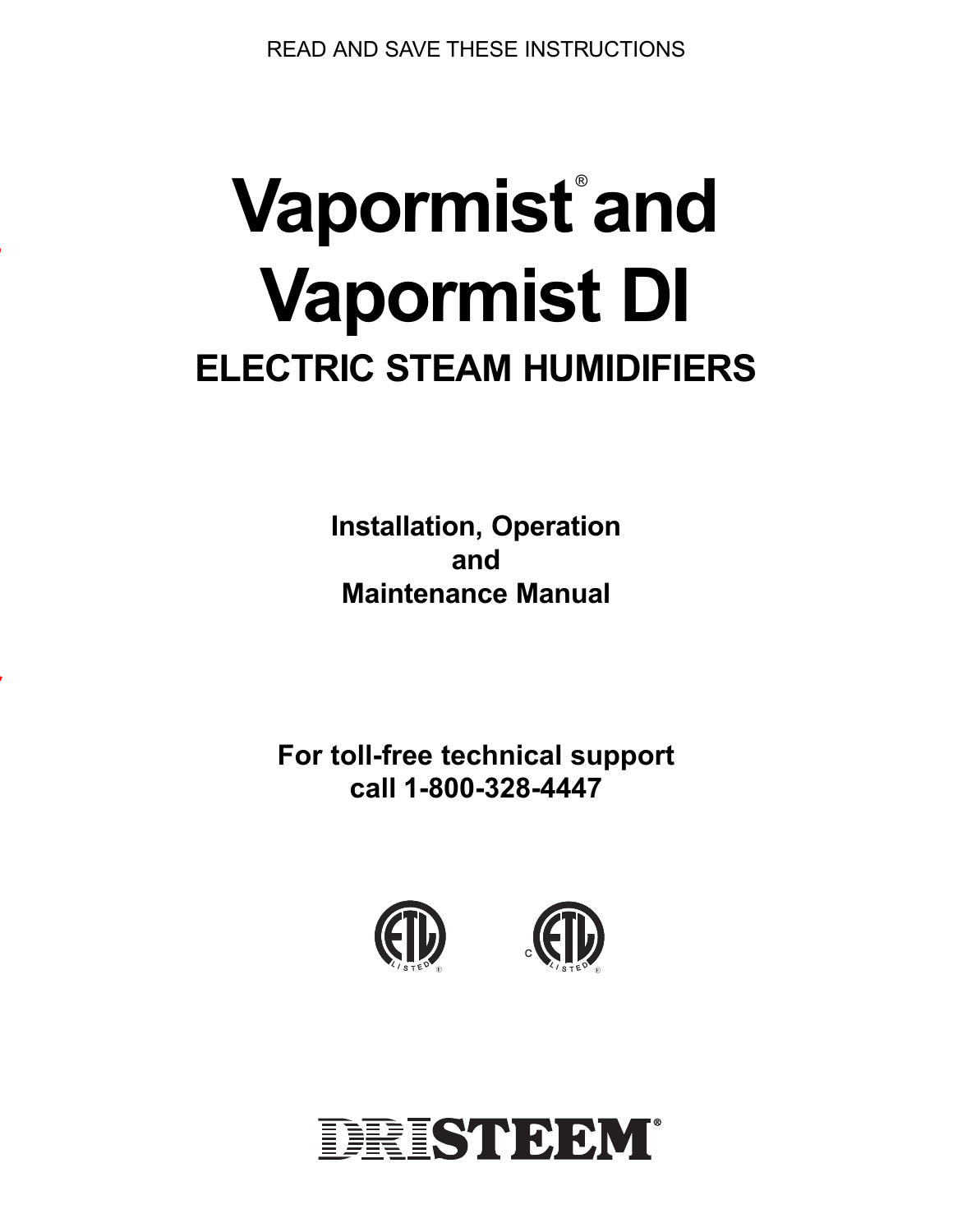# **To the purchaser and installer**

Thank you for purchasing our Vapormist® humidifier. We have designed and built this equipment to give you complete satisfaction and trouble-free service for many years. Familiarizing yourself with this manual will help ensure proper operation of the equipment for years to come.

This manual covers the installation and maintenance procedures for both the Vapormist and Vapormist DI humidifiers.

#### **DRISTEEM Corporation**

| <b>General information</b>                           |  |
|------------------------------------------------------|--|
|                                                      |  |
|                                                      |  |
| Electrical specifications, capacities and weights  5 |  |
| <b>Installation</b>                                  |  |
|                                                      |  |
|                                                      |  |
|                                                      |  |
| Dispersion                                           |  |
| Using space distribution units (SDU-E and SDU-I) 10  |  |
|                                                      |  |
| Using a Rapid-sorb <sup>®</sup> dispersion panel  15 |  |
|                                                      |  |
|                                                      |  |
| <b>Operation</b>                                     |  |
| <b>Maintenance</b>                                   |  |
|                                                      |  |
|                                                      |  |
|                                                      |  |
|                                                      |  |
|                                                      |  |
|                                                      |  |
|                                                      |  |
|                                                      |  |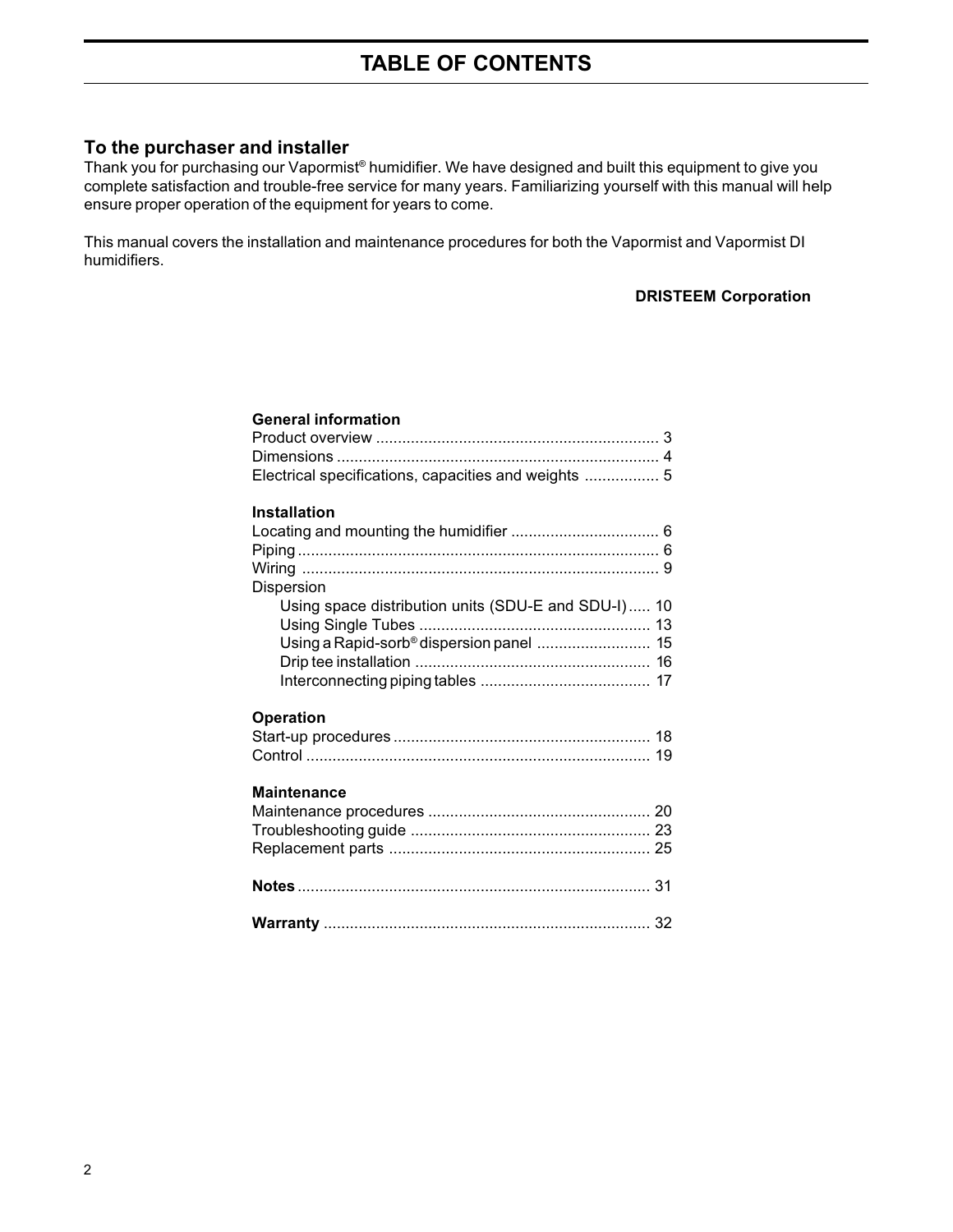# **VAPORMIST HUMIDIFIER OVERVIEW**

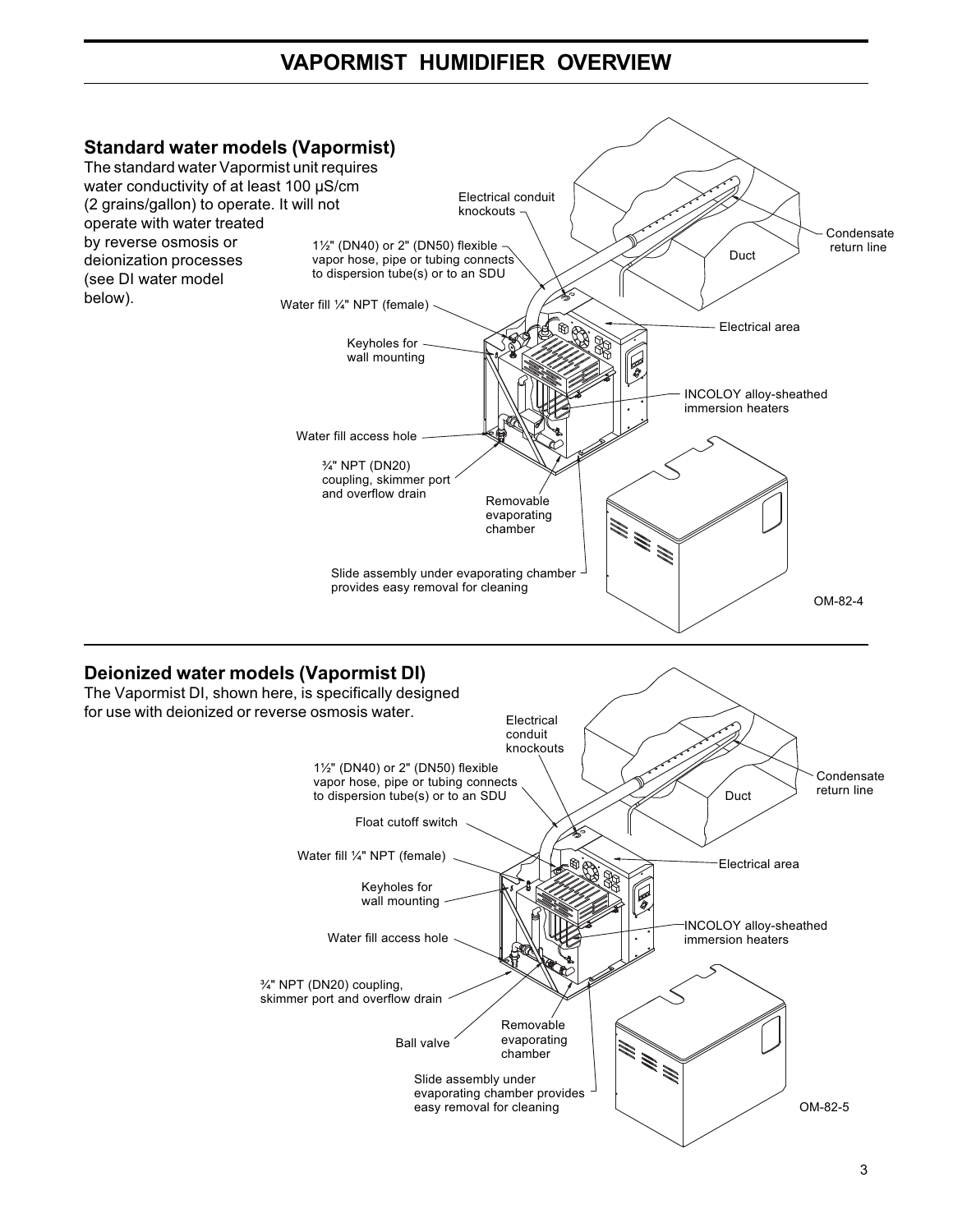# **VAPORMIST DIMENSIONS**





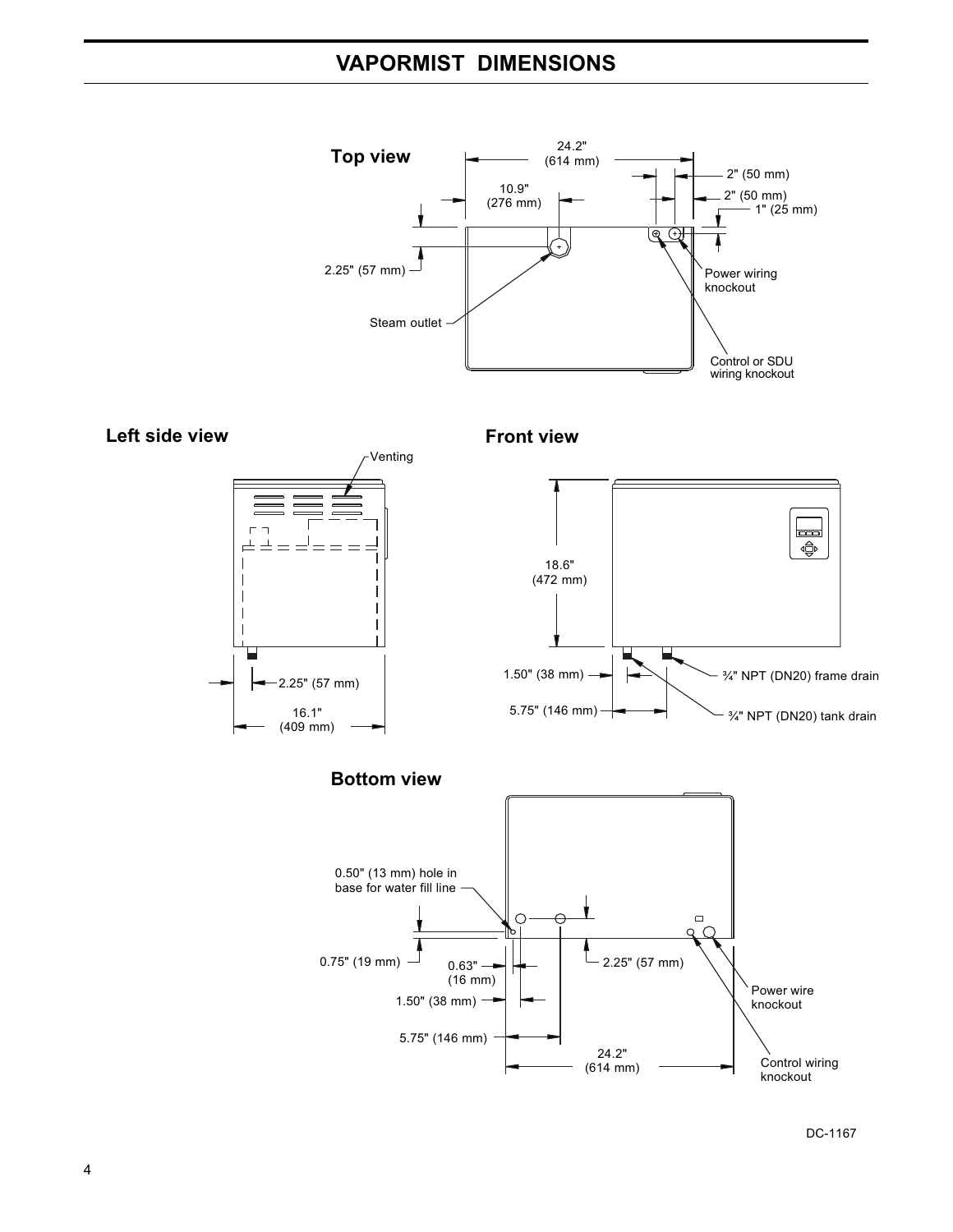| VM<br>model  | <b>Steam</b><br><b>Current draw (amps)</b><br>capacity<br>number |      |             |                             |       |       |                   |          |                   | kW                | <b>Shipping</b><br>weight ‡ |                | Operating<br>weight ‡ |    |     |    |
|--------------|------------------------------------------------------------------|------|-------------|-----------------------------|-------|-------|-------------------|----------|-------------------|-------------------|-----------------------------|----------------|-----------------------|----|-----|----|
|              | lbs/hr                                                           | kg/h |             | Single-phase<br>Three-phase |       |       |                   |          |                   |                   |                             |                |                       |    |     |    |
|              |                                                                  |      | <b>120V</b> | 208V*                       | 240V* | 480 + | 600V <sup>+</sup> | 208V*    | 240V <sup>+</sup> | 480V <sup>+</sup> | 600V <sup>+</sup>           |                | lbs                   | kg | lbs | kg |
| $\mathbf{2}$ | 6                                                                | 2.7  | 16.7        | 9.6                         | 8.3   | 4.2   | 3.3               | --       | --                | --                | --                          | $\overline{2}$ | 80                    | 36 | 95  | 43 |
| 4            | 12                                                               | 5.4  | 33.3        | 19.2                        | 16.7  | 8.3   | 6.7               | $16.7**$ | $14.4***$         | $7.2**$           | $5.8**$                     | 4              | 80                    | 36 | 95  | 43 |
| 6            | 18                                                               | 8.2  | --          | 28.8                        | 25.0  | 12.5  | 10.0              | 25.0**   | $21.7**$          | $10.8**$          | $8.7**$                     | 6              | 88                    | 40 | 122 | 55 |
| 8            | 24                                                               | 10.9 | --          | 38.5                        | 33.3  | 16.7  | 13.3              | $33.3**$ | 28.9**            | $14.4**$          | $11.5***$                   | 8              | 88                    | 40 | 122 | 55 |
| 10           | 30                                                               | 13.6 | --          | --                          | 41.7  | 20.8  | 16.7              | 29.1**   | 25.3**            | $12.6***$         | $10.1**$                    | 10             | 93                    | 42 | 139 | 63 |
| 12           | 36                                                               | 16.3 | --          | --                          | -     | 25.0  | 20.0              | 33.3     | 28.9              | 14.4              | 11.5                        | 12             | 93                    | 42 | 139 | 63 |
| 14           | 42                                                               | 19.1 | --          | --                          | -     | 29.2  | 23.3              | 38.9     | 33.7              | 16.8              | 13.5                        | 14             | 93                    | 42 | 139 | 63 |
| 16           | 48                                                               | 21.8 | --          | --                          | -     | 33.3  | 26.7              | 44.4     | 38.5              | 19.2              | 15.4                        | 16             | 93                    | 42 | 139 | 63 |
| 21           | 63                                                               | 28.6 | --          | --                          | -     | 43.8  | 35.0              | -        | --                | 25.3              | 20.2                        | 21             | 95                    | 43 | 152 | 69 |
| 25           | 75                                                               | 34.0 | --          | --                          | -     | --    | 41.7              | -        | --                | 30.1              | 24.1                        | 25             | 95                    | 43 | 152 | 69 |
| 30           | 90                                                               | 40.9 | --          | --                          | -     | --    | -                 | -        | -                 | 36.1              | 28.9                        | 30             | 101                   | 46 | 156 | 71 |
| 34           | 102                                                              | 46.3 |             | --                          |       |       |                   | --       |                   | 40.9              | 32.7                        | 34             | 101                   | 46 | 156 | 71 |

# **Vapormist specifications**

#### **Table notes:**

- On 208V/240V/single-phase/three-wire and on 208V/ three-phase/four-wire supplies, the neutral line provides a separate 120V circuit for the SDU fan unit.
- \*\* For wire sizing, the highest leg draw is shown due to current imbalance.
- † Add the following to Vapormist weights if using an SDU option:
	- SDU-I: 12 lbs (5.5 kg)
	- $-$  SDU-E: 9 lbs (4 kg)

Note: These weights are for additional control components housed within the Vapormist cabinet. See the SDU weights table at right for SDU weights (shipped separately).

- ‡ Add the following if using the SSR option:
	- For single-phase or three-phase models drawing less than 21.7 amps, add 2 lbs (1 kg)
	- For three-phase models drawing more than 21.7 amps, add 4 lbs (2 kg)

All Vapormists operate at 50/60 Hz.

#### **Notes about SDUs (Space Distribution Units):**

- The SDU-I is available for models VM-2 through VM-8, and all VM-10 models except those using 240V, threephase power with SSR control.
- The SDU-E is available for all Vapormist models except those models using 240V/480V/600V/threephase power with the SSR control option and drawing more than 21.7 amps.
- SDUs ship separately from the Vapormist.

#### **SDU weights**

| SDU<br>model |     | <b>Shipping weight</b> | <b>Operating weight</b> |    |  |  |
|--------------|-----|------------------------|-------------------------|----|--|--|
|              | lbs | kg                     | lbs                     | kg |  |  |
| SDU-I        | 68  | 31                     | 58                      | 26 |  |  |
| <b>SDU-E</b> | 61  | 28                     | 51                      | 23 |  |  |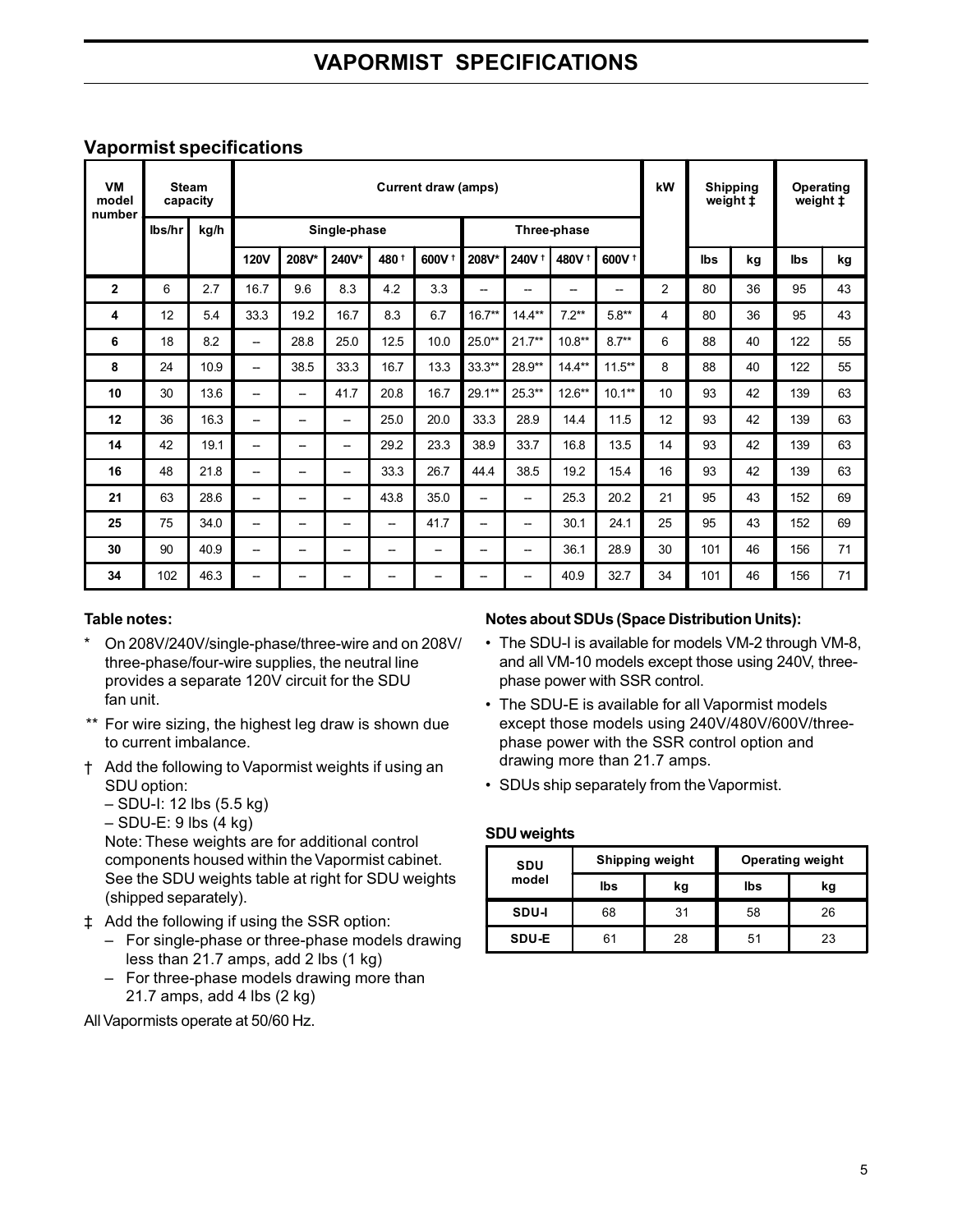#### **Locating and mounting the humidifier**

The Vapormist humidifier is designed to attach to the wall with lag bolts, and it should be installed in a space located near an air duct system, unless using a Space Distribution Unit (SDU) for dispersion.

Consider the following when selecting the location of the humidifier:

- Convenient access to duct
- Electrical and plumbing connections
- Required clearances
- External water seal requirements

Electrical power supply, water makeup piping and drain piping must also be considered. Electrical power supply connections are made at the lower or upper right rear corner of the unit. Water makeup and drain piping connections are made at the lower left rear corner.

When mounting on a stud wall (studs 16" [406 mm] on center), locate studs and position lag bolts in place so that each of the bolts will center on a stud. Mark hole locations and predrill  $\frac{1}{4}$ " (6 mm) diameter pilot holes using mounting template on the Vapormist box. Secure frame to wall with lag bolts provided.

For hollow block or poured concrete wall mounting, position template in place and mark the holes. Drill appropriate pilot holes for two 3/8" (10 mm) toggle bolts or two 3/8" (10 mm) machine bolt lead anchors. Secure frame in place.

#### **Clearance recommendations**

For recommended service and maintenance purposes, maintain the following clearances:



#### **Vapormist piping**

Water makeup piping may be of any code-approved material (copper, steel, or plastic). The final connection size is ¼" NPT (DN8). In cases where water hammer may be a possibility, a shock arrestor should be considered. Water pressure must be between 25 psi and 80 psi (175 kPa and 550 kPa).

Drain piping may be of any code-approved material (copper, steel, or plastic rated for 212 °F [100 °C] minimum). If drainage by gravity is not possible, use a small pump (DRISTEEM Part No. 400280).

The final connection size is  $\frac{3}{4}$ " NPT (DN20) for tank and frame drains. This connection size should not be reduced. (See the drawings on the following pages for proper drain piping configurations.) The tank drain should be piped separately from the frame drain, as shown, to prevent backflow of drain water into the humidifier cabinet.

**Install a union in the water supply line as shown in the drawings on the next two pages to allow tank removal.**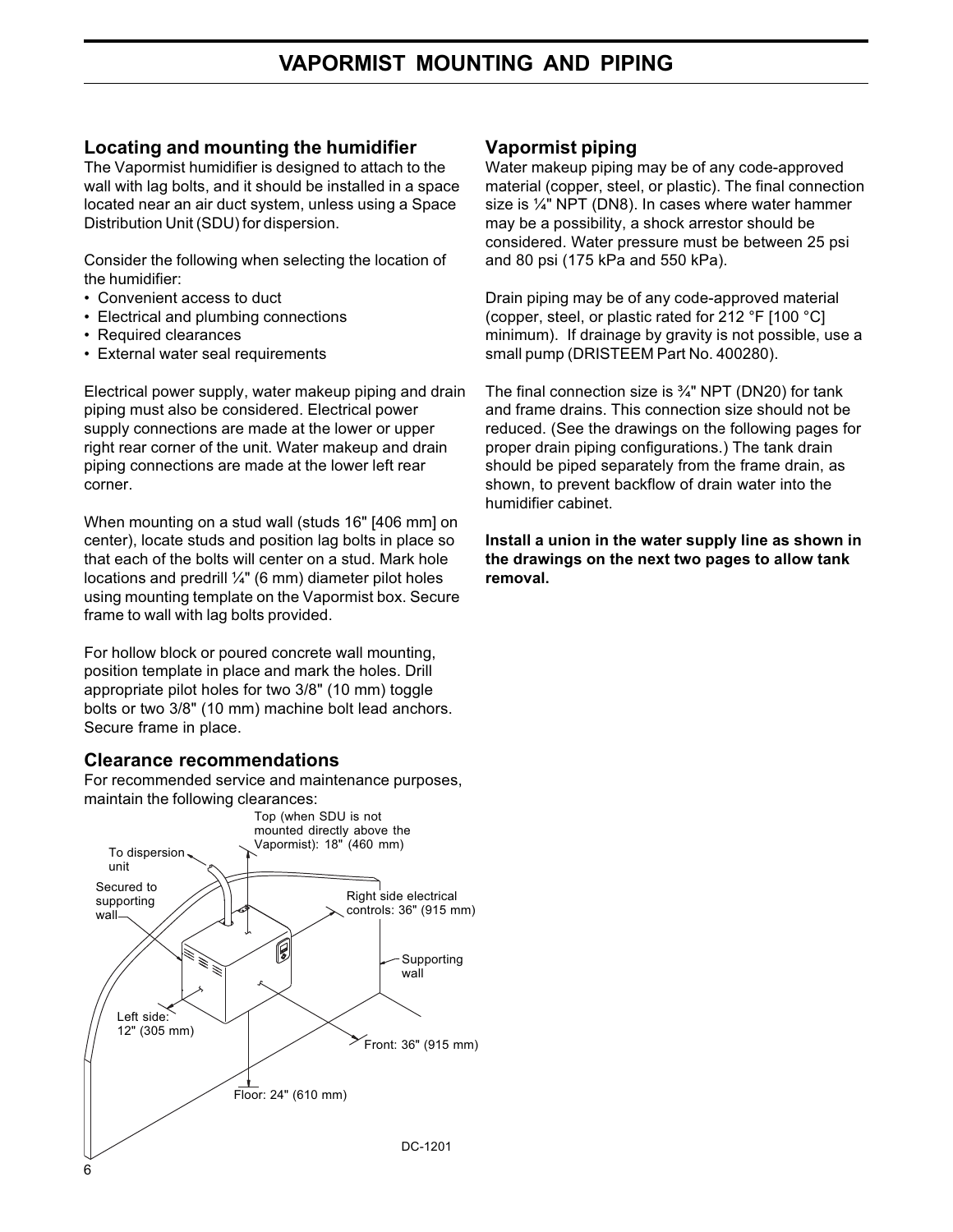# **VAPORMIST PIPING**

# **Vapormist (standard water) field piping overview**



#### **Notes:**

- Offset humidifier from spill funnel or floor drain to prevent flash steam from rising into the cabinet.
- Dashed lines indicate provided by installer.
- The water supply inlet is more than 1" (25 mm) above the skim/overflow port, eliminating the possibility of backflow or siphoning from the tank. No additional backflow prevention is required, however, local codes prevail.
- Install a union in the water supply line as shown to allow tank removal.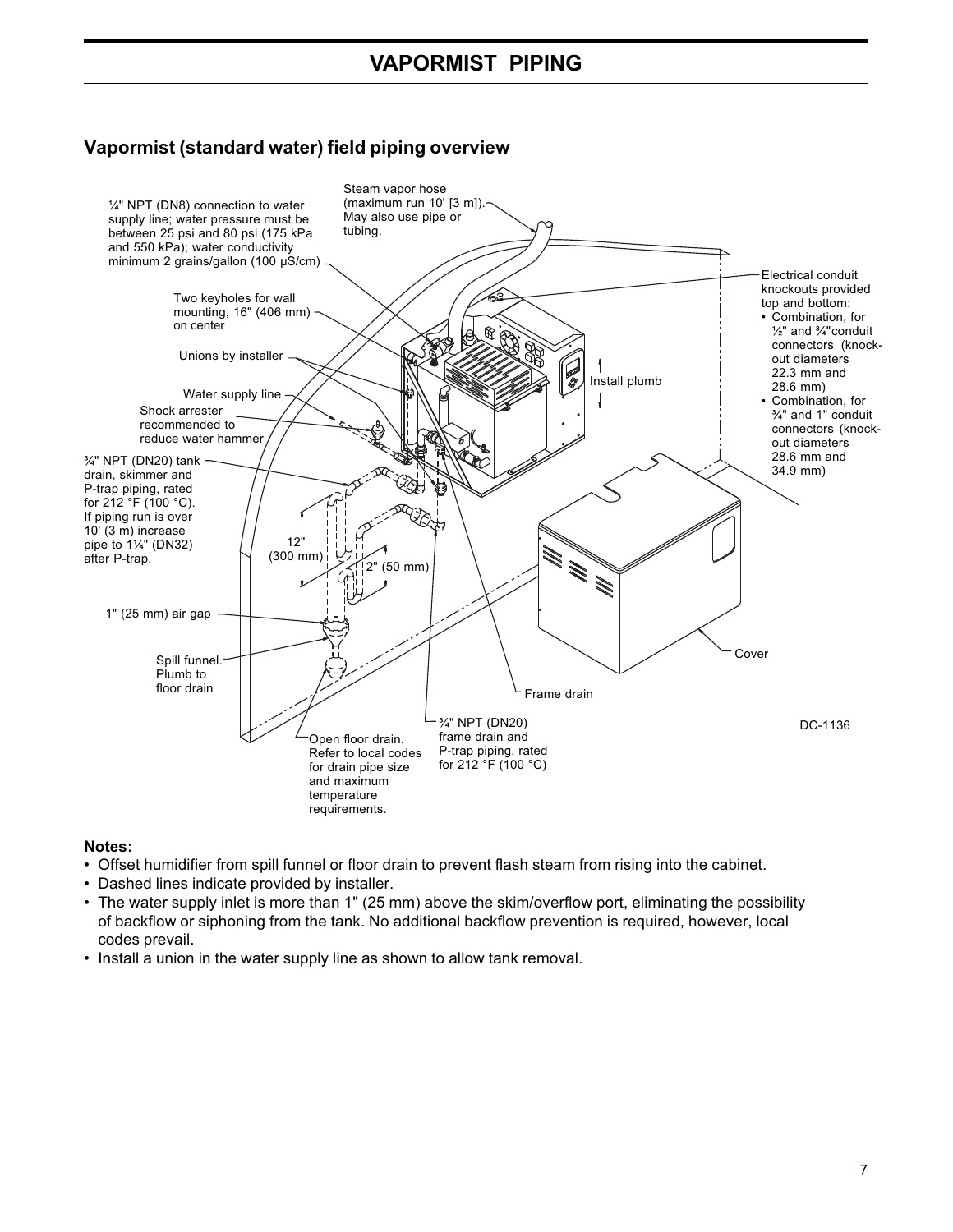# **Vapormist DI (deionized/reverse osmosis water) field piping overview**



#### **Notes:**

- Offset humidifier from spill funnel or floor drain to prevent flash steam from rising into the cabinet.
- Dashed lines indicate provided by installer.
- The water supply inlet is more than 1" (25 mm) above the overflow port, eliminating the possibility of backflow or siphoning from the tank. No additional backflow prevention is required, however, local codes prevail.
- Install a union in the water supply line as shown to allow tank removal.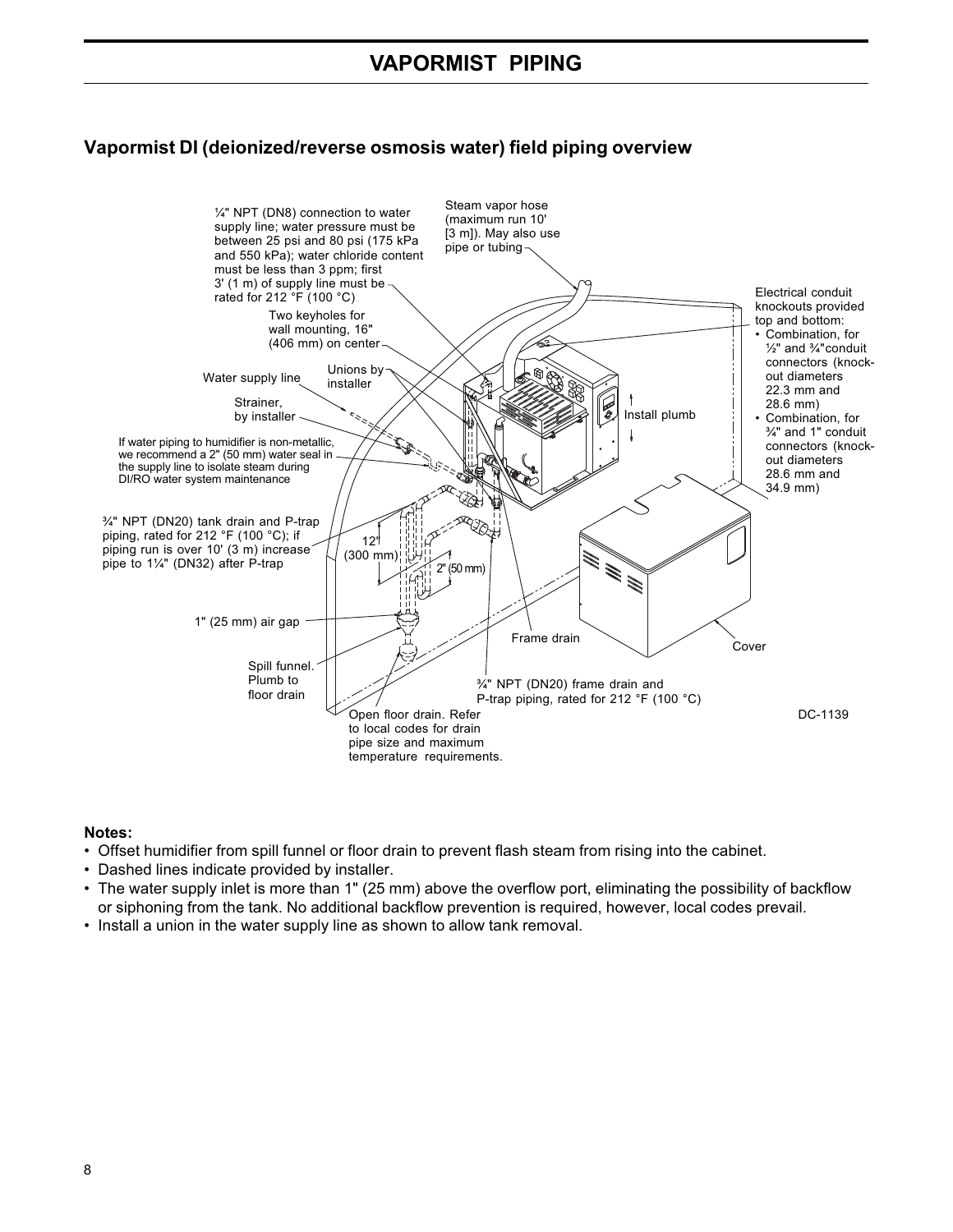# **Vapormist wiring**

All wiring must be in accordance with all governing codes, and with the Vapormist or Vapormist DI wiring diagram. The diagrams are located inside the removable subpanel cover on the right side of the humidifier cabinet. Power supply wiring must be rated for 105 °C.

When selecting a location for installing the Vapormist, avoid areas close to sources of electromagnetic emissions such as power distribution transformers.

The use of semiconductor fusing sized per the National Electric Code is recommended with the SSR option.

#### **Grounding requirements**

The earth must be made by solid metal to metal connections. The ground must be a good radio frequency earth. Ground wire should be same size as power wiring.

#### **Field wiring requirements**



**Note:** Control wiring and power wiring must be run in dedicated or separate earthed metal conduit, cable trays or trunking.

#### **Shielded/screened cable drain wire connection to lug**



OM-1505

**Note:** For maximum EMC effectiveness, all humidity, temperature, and airflow controls should be wired using multicolored shielded/screened plenum-rated cable with a drain wire for the shield/screen. The drain wire should be connected to the shield/screen ground terminal with its length kept to less than 2".

# **Right side view of Vapormist**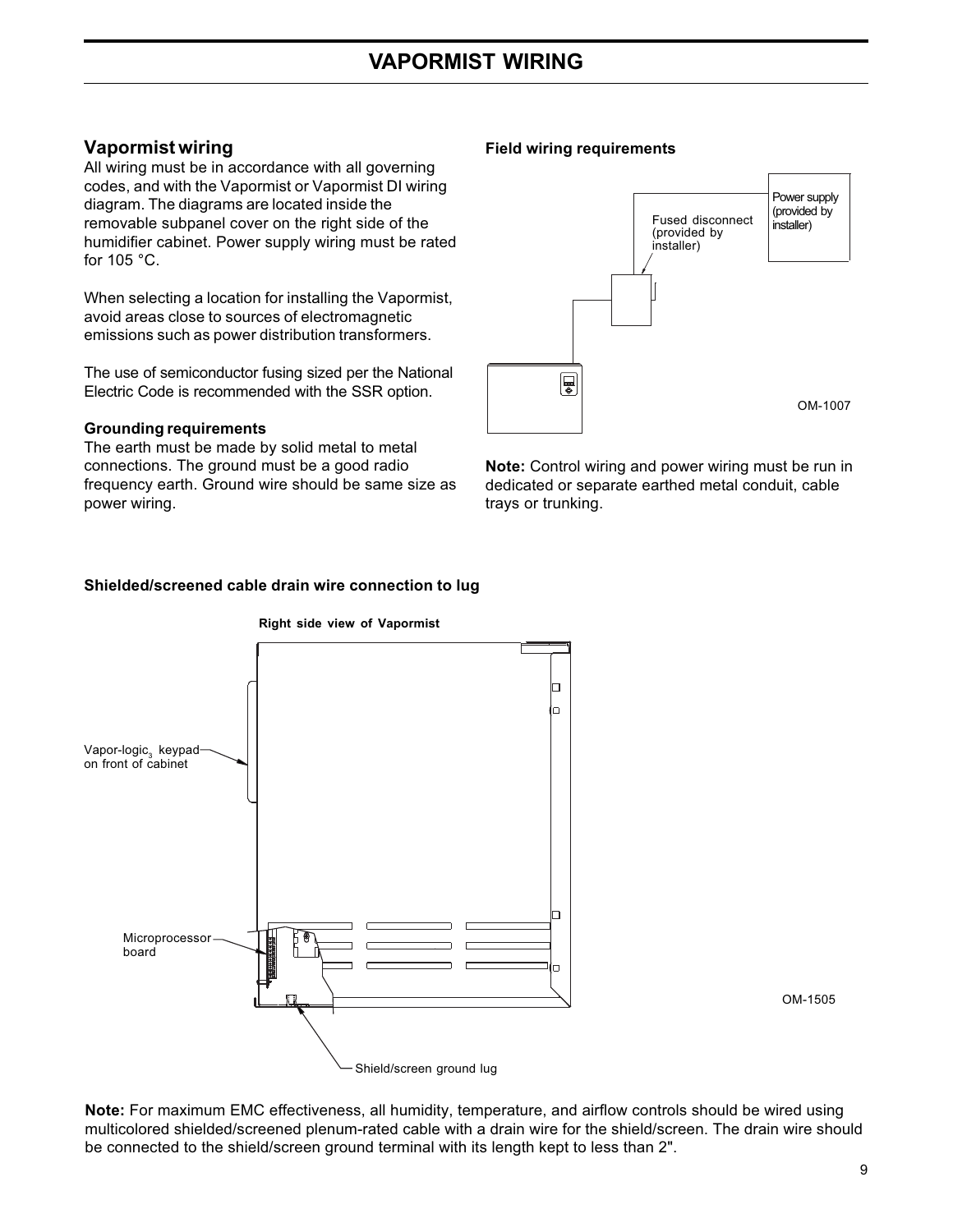#### **SDU-I: Provides instant, internal absorption**

The Space Distribution Unit Internal Absorption (SDU-I) disperses humidity with no visible vapor trail or wetness, making the Vapormist® with an SDU-I ideal for use in finished spaces. When room RH is 45% or less, the SDU-I fan mixes room air and steam to ensure complete absorption before discharge as humidified air. The SDU-I is available for models VM-2 through VM-8, and all VM-10 models except those using 240 V, threephase power with SSR control.

# **SDU-E:**

#### **For higher capacity units**

The Space Distribution Unit External Absorption (SDU-E) is designed for higher capacity dispersion. The SDU-E is available for all Vapormist models except those models using 240V/480V/600V/three-phase power with the SSR control option and drawing more than 21.7 amps. The SDU-E dispersion box requires an installed condensate drain line and water seal, provided by installer. See Page 12 for installation instructions.

# **Mounting the SDU-I and SDU-E**

Both SDUs may be mounted on a wall directly above the Vapormist cabinet or mounted on a wall remote from the Vapormist. Use the mounting template on the box for correct placement. Two lag bolts are provided with each fan unit.

#### **Note: See the following pages for more information about SDU-I and SDU-E.**

**SDU field wiring**







fan and airflow proving switch

Electrical panel right side view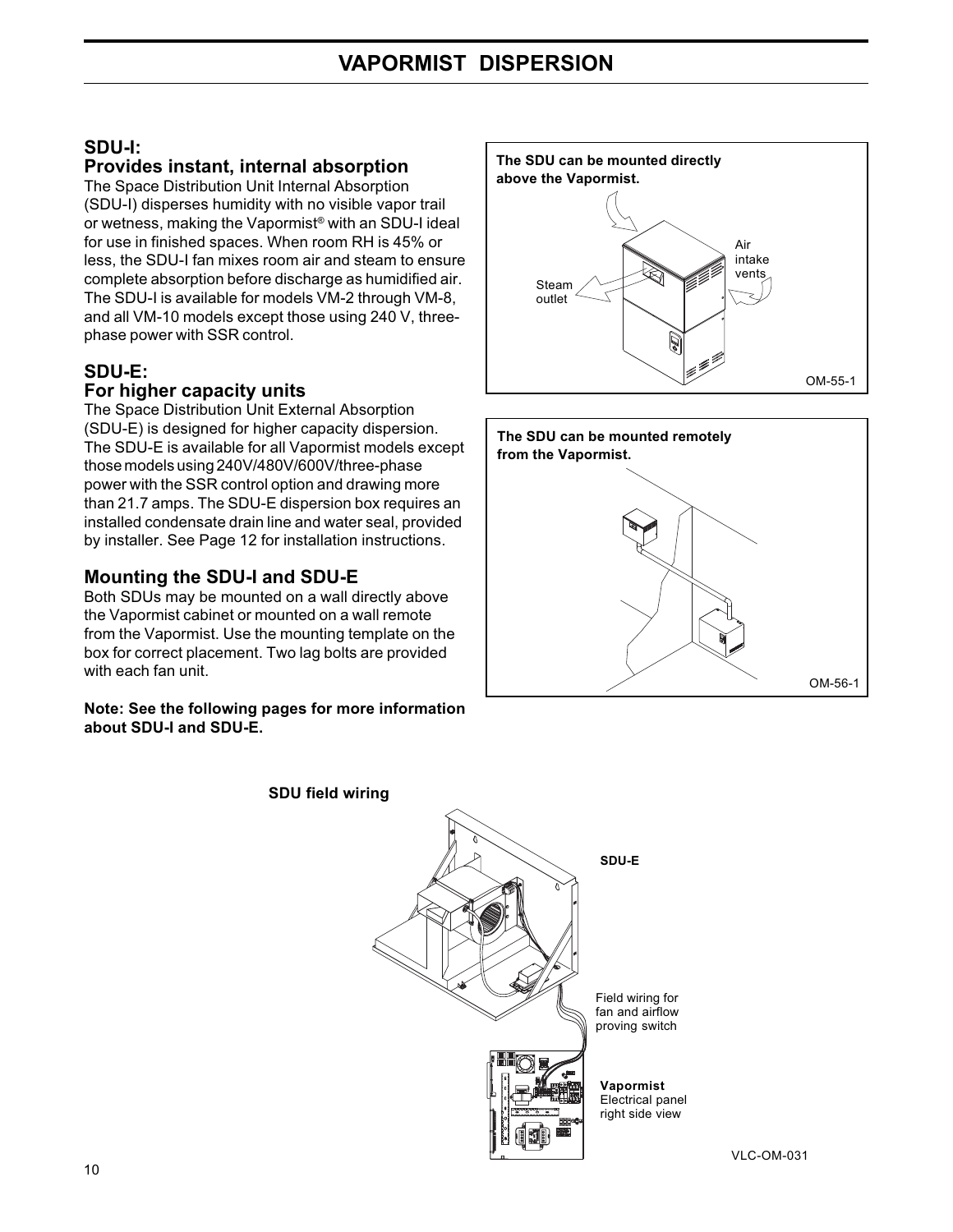# **Installing Space Distribution Units (SDUs)**

Provide at least 6" (150 mm) clearance on each side of the SDU.

Field wiring is required to connect the SDU fan and airflow proving switch terminals to the respective Vapormist electrical panel terminals. Refer to the external connections diagram in the package shipped with your unit.

#### **When performing Vapormist maintenance**

If the SDU-E or SDU-I is installed immediately above the Vapormist, disconnect both hose clamps on the steam hose, grip the hose and rotate it to break it loose from the tubing, and then slide the hose up onto the SDU steam tube until sufficient clearance is provided to move the tank.

**Note: Maximum ambient RH must not exceed 45% for the SDU-I to operate properly.**



# **SDU-I mechanical detail**

#### **SDU-E mechanical detail**

#### **Front view Side view**



**Note:** The SDU-E dispersion box requires an installed condensate drain line and water seal, provided by installer. See Page 12 for installation instructions.





DC-1078

2.25" (57 mm)

DC-1076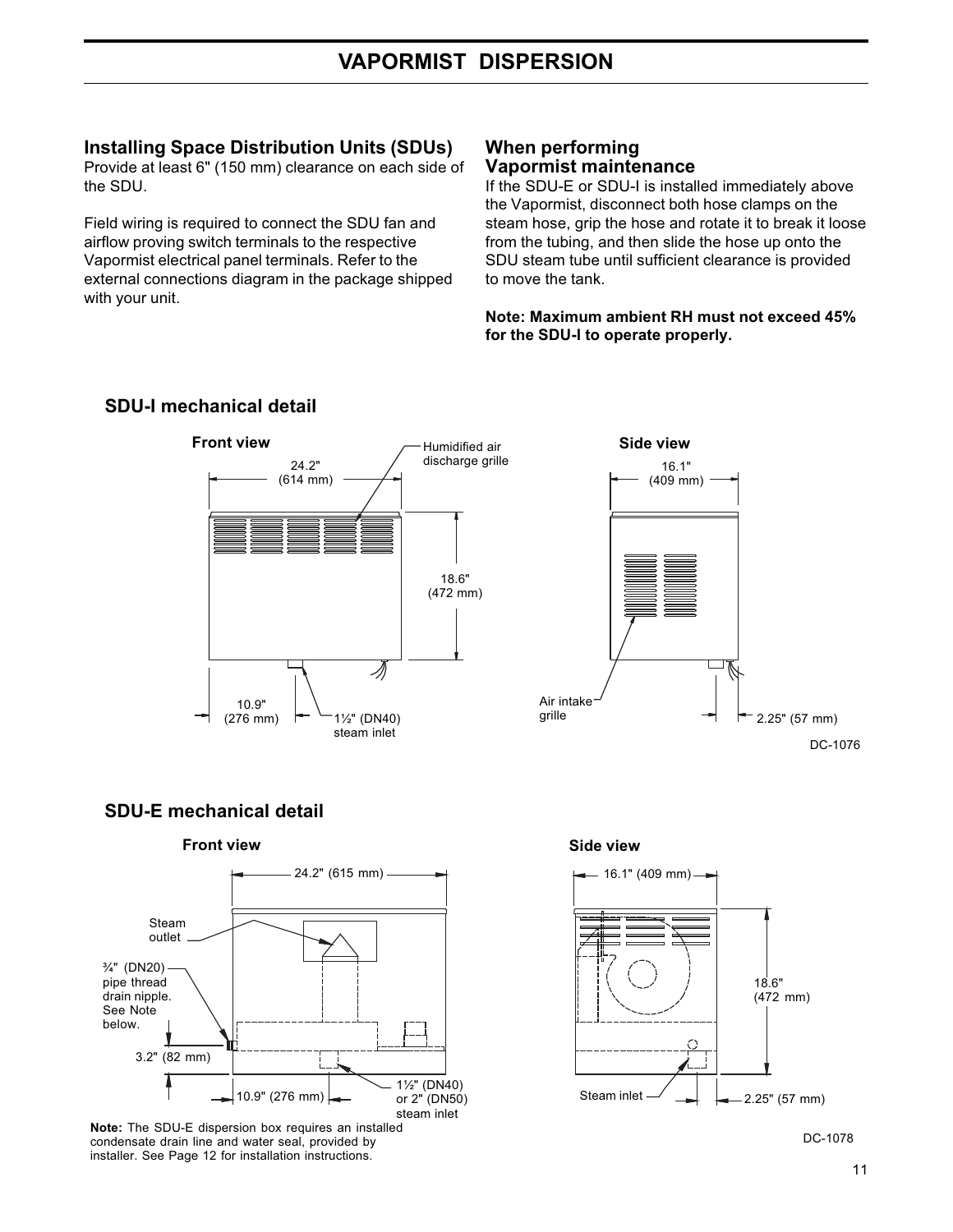# **Condensate drain connection to SDU-E fan unit**

- 1. Piping must be minimum ¾" I.D. (DN20) and rated for 212 °F (100 °C) minimum continuous operating temperature.
- 2. Drain line must be piped as shown in the drawing to the right. Provide a 6" (152 mm) drop prior to a 4" (102 mm) water seal to:
	- Ensure drainage of condensate from the dispersion box
	- Keep steam from blowing out of the drain line
- 3. After the water seal, run the drain line to an open drain with a 1" (25 mm) vertical air gap. Cut the drain line at a 45 degree angle on the end above the drain to permit a direct stream of water into the drain pipe while maintaining a 1" (25 mm) air gap.
- 4. All drain lines must be installed and sized according to governing codes.
- 5. The drain line should have a union installed directly on the dispersion box ¾" (DN20) nipple to accommodate future removal of the SDU-E shroud.
- 6. A drain line and water seal must be connected to the SDU-E fan unit dispersion box ¾" (DN20) nipple. **If the condensate is not drained from the dispersion box, standing water will accumulate.**



OM-1245

# **WARNING!**

**If standing water is allowed to accumulate in the dispersion box:**

- **It may cause bacteria and mold growth which may cause illness.**
- **It may affect SDU-E fan unit performance and can cause hot water at 212 °F (100 °C) to discharge from the SDU-E fan unit, which can cause severe personal injury.**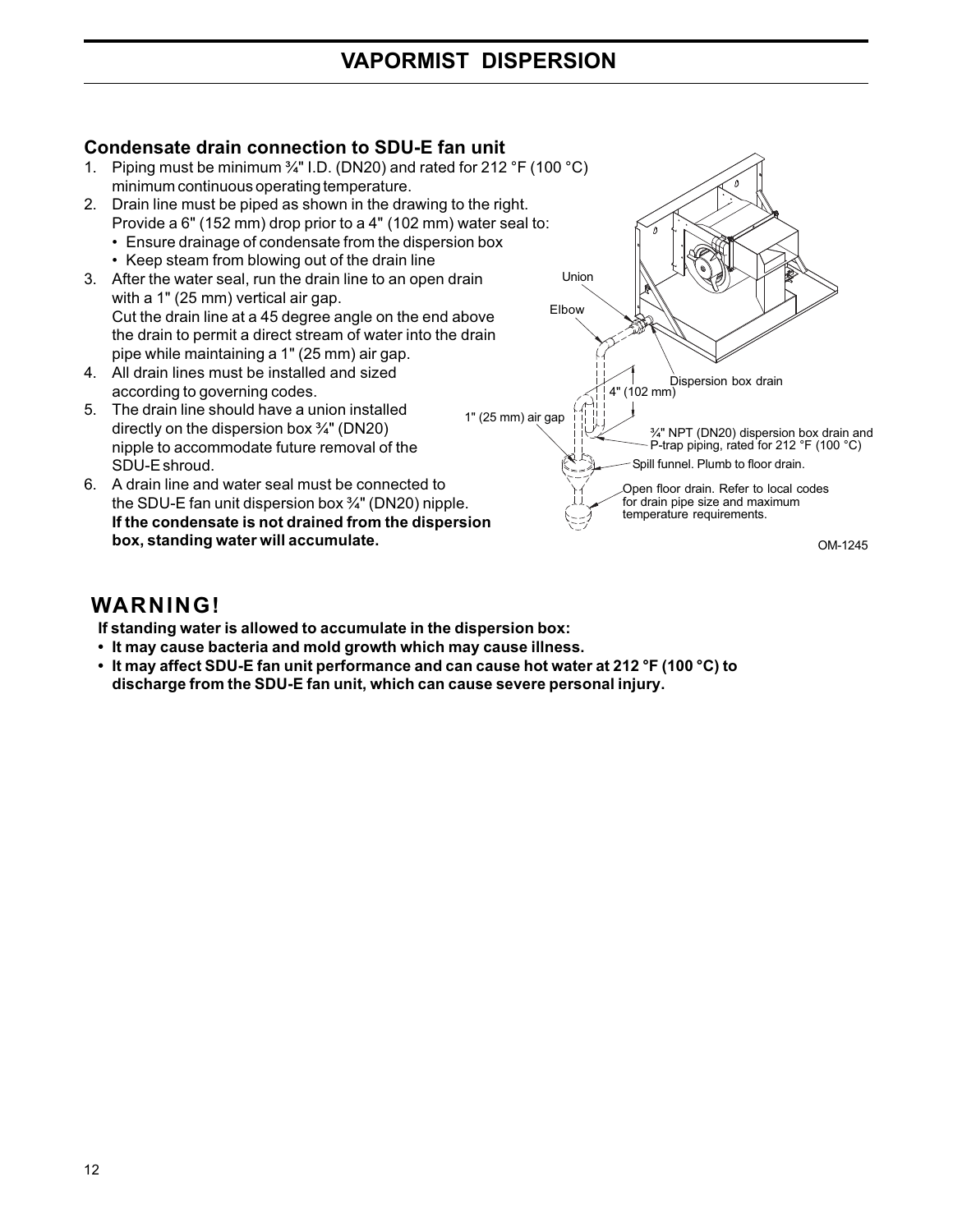# **SDU-E: Rise, throw and spread** Steam outlet  $\leftarrow$  Air intake grille Rise Spread / Throw DC-1027

As steam is discharged from the SDU-E, it quickly cools and turns to a visible fog that is lighter than air. As this fog is carried away from the SDU-E by the airstream, it tends to rise toward the ceiling. If this fog contacts solid surfaces (columns, beams, ceiling, pipes, etc.) before it disappears, it could collect and drip as water. The greater the space relative humidity, the more the fog will rise, throw and spread.

The table below lists the minimum rise, throw and spread non-wetting distances for SDU-E area-type humidifiers at 40%, 50% and 60% RH in the space. Surfaces cooler than ambient temperature, or objects located within this minimum dimension, may cause condensation and dripping. To avoid steam impingement on surrounding areas, observe the minimum non-wetting distances in the table below.

The SDU-E contains a 545 cfm blower (120 V, singlephase, 60 Hz) and an airflow proving switch field-wired to the Vapormist humidifier electrical panel. A wiring diagram of the SDU-E is included with the unit.

On a call for humidity, the humidifier begins producing steam and the start relay energizes the SDU-E blower. When the call for humidity is satisfied, the Vapor-logic $^{\circ}_{3}$ microprocessor keeps the blower running to disperse residual moisture using a time-delay.

|              | 40% RH @ 70 °F (21 °C) |     |              |     |               |     | 50% RH @ 70 °F (21 °C) |                             |      |     |               | 60% RH @ 70 °F (21 °C) |             |     |              |     |     |               |
|--------------|------------------------|-----|--------------|-----|---------------|-----|------------------------|-----------------------------|------|-----|---------------|------------------------|-------------|-----|--------------|-----|-----|---------------|
| <b>Model</b> | <b>Rise</b>            |     | <b>Throw</b> |     | <b>Spread</b> |     |                        | <b>Rise</b><br><b>Throw</b> |      |     | <b>Spread</b> |                        | <b>Rise</b> |     | <b>Throw</b> |     |     | <b>Spread</b> |
|              | ft                     | m   | ft           | m   | ft            | m   | ft                     | m                           | ft   | m   | ft            | m                      | ft          | m   | ft           | m   | ft  | m             |
| $VM-2$       | 1.0                    | 0.3 | 5.0          | 1.5 | 1.0           | 0.3 | 1.5                    | 0.5                         | 6.5  | 2.0 | 1.5           | 0.5                    | 2.5         | 0.8 | 7.5          | 2.3 | 2.5 | 0.8           |
| $VM-4$       | 1.0                    | 0.3 | 5.0          | 1.5 | 1.0           | 0.3 | 1.5                    | 0.5                         | 6.5  | 2.0 | 1.5           | 0.5                    | 2.5         | 0.8 | 7.5          | 2.3 | 2.5 | 0.8           |
| $VM-6$       | 1.0                    | 0.3 | 5.0          | 1.5 | 1.0           | 0.3 | 1.5                    | 0.5                         | 6.5  | 2.0 | 1.5           | 0.5                    | 2.5         | 0.8 | 7.5          | 2.3 | 2.5 | 0.8           |
| $VM-8$       | 1.0                    | 0.3 | 5.5          | 1.7 | 1.0           | 0.3 | 1.5                    | 0.5                         | 6.5  | 2.0 | 1.5           | 0.5                    | 2.5         | 0.8 | 7.5          | 2.3 | 2.5 | 0.8           |
| VM-10        | 1.5                    | 0.5 | 6.0          | 1.8 | 1.5           | 0.5 | 2.0                    | 0.6                         | 7.0  | 2.1 | 2.0           | 0.6                    | 3.0         | 1.0 | 8.0          | 2.5 | 3.0 | 1.0           |
| <b>VM-12</b> | 1.5                    | 0.5 | 6.0          | 1.8 | 1.5           | 0.5 | 2.0                    | 0.6                         | 7.0  | 2.1 | 2.0           | 0.6                    | 3.0         | 1.0 | 8.0          | 2.5 | 3.0 | 1.0           |
| $VM-14$      | 2.0                    | 0.6 | 7.0          | 2.1 | 2.0           | 0.6 | 2.0                    | 0.6                         | 7.0  | 2.1 | 2.0           | 0.6                    | 3.0         | 1.0 | 9.0          | 2.7 | 3.0 | 1.0           |
| VM-16        | 2.0                    | 0.6 | 7.0          | 2.1 | 2.0           | 0.6 | 2.0                    | 0.6                         | 7.0  | 2.1 | 2.0           | 0.6                    | 3.0         | 1.0 | 9.0          | 2.7 | 3.0 | 1.0           |
| $VM-21$      | 2.0                    | 0.6 | 7.5          | 2.3 | 2.0           | 0.6 | 2.5                    | 0.8                         | 10.0 | 3.0 | 2.5           | 0.8                    | 3.0         | 1.0 | 12.0         | 3.7 | 3.0 | 1.0           |
| $VM-25$      | 2.0                    | 0.6 | 8.0          | 2.5 | 2.0           | 0.6 | 2.5                    | 0.8                         | 10.5 | 3.2 | 2.5           | 0.8                    | 3.5         | 1.1 | 12.5         | 3.8 | 3.5 | 1.1           |
| <b>VM-30</b> | 2.0                    | 0.6 | 8.0          | 2.5 | 2.0           | 0.6 | 2.5                    | 0.8                         | 10.5 | 3.2 | 2.5           | 0.8                    | 3.5         | 1.1 | 12.5         | 3.8 | 3.5 | 1.1           |
| <b>VM-34</b> | 2.0                    | 0.6 | 8.0          | 2.5 | 2.0           | 0.6 | 2.5                    | 0.8                         | 10.5 | 3.2 | 2.5           | 0.8                    | 3.5         | 1.1 | 12.5         | 3.8 | 3.5 | 1.1           |

# **SDU-E minimum non-wetting distances**

#### **Table notes:**

Rise: Minimum non-wetting height above the steam outlet of the SDU-E

Throw: Minimum non-wetting horizontal distance from the steam outlet of the SDU-E.

Spread: Minimum non-wetting width from the steam outlet of the SDU-E.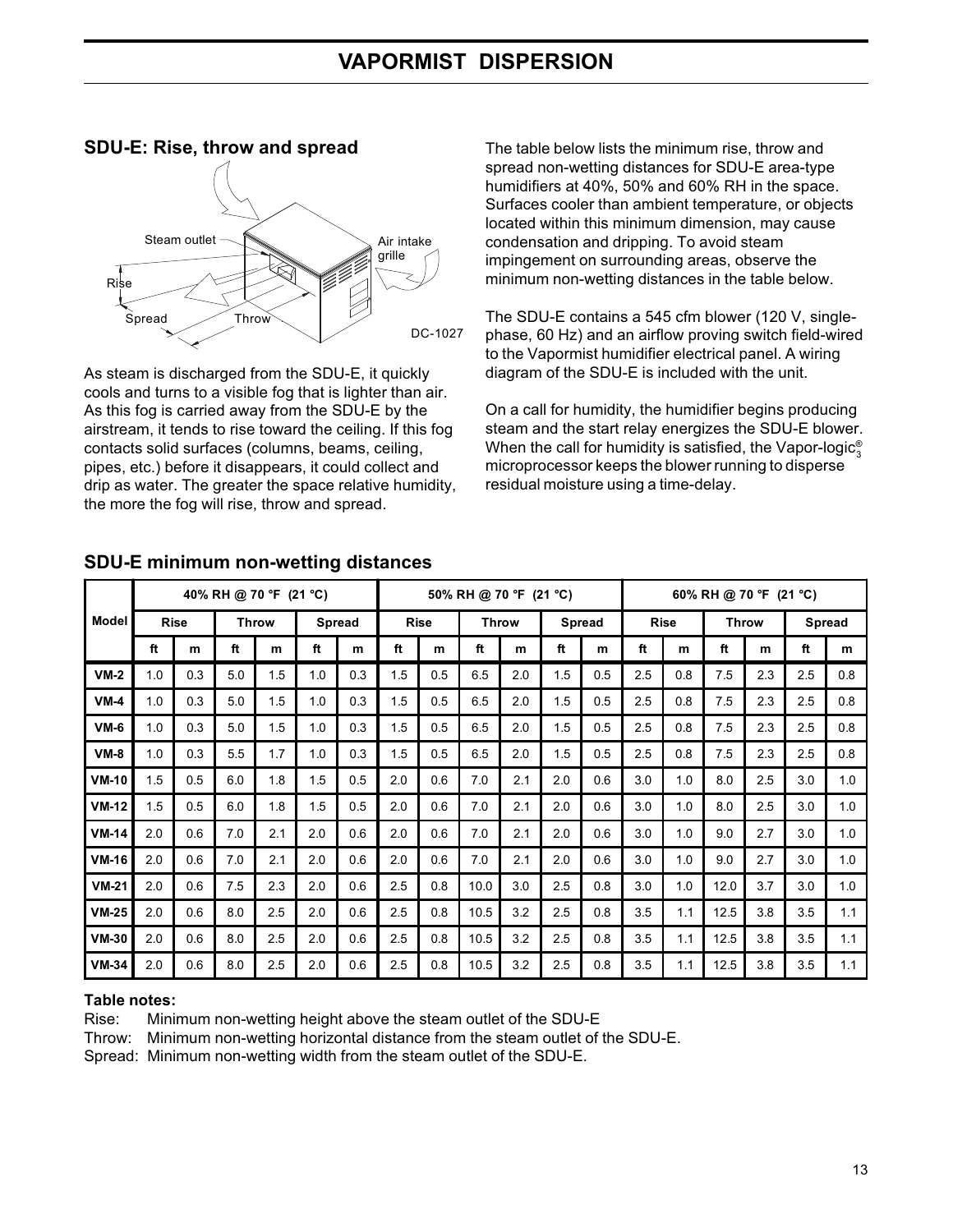# **Single tube without condensate drain**



#### **Notes:**

- Use DRISTEEM's hard pipe adapter kit to connect the steam outlet to hard pipe. Use a hose clamp to connect the steam outlet to vapor hose. Use a hose cuff and clamps to connect the steam outlet to tubing.
- Thin-walled tubing heats up faster than heavy-walled pipe causing less steam loss at start-up.
- Hard pipe or tubing diameter must match Vapormist steam outlet size 1½" (DN40) or 2" (DN50).
- See the Maximum Steam Carrying Capacity and Steam Loss tables on Page 17.
- Maximum capacity of dispersion tube (without condensate drain):
	- 1½" (DN40): 28.4 lbs/hr (13 kg/h)
	- 2" (DN50): 56.8 lbs/hr (25.8 kg/h)
- Orient dispersion tube so that tubelets (steam orifices) point up.
- When mounting the humidifier above the level of dispersion tube, see the drawing on Page 16.
- Failure to follow the recommendations on this page may result in excessive back pressures on the humidifier. This may lead to dispersion tube(s) spitting, steam blowing through water seals, or leaking gaskets.
- The table at right shows hose kit sizes by humidifier model. A hose kit includes vapor hose, a dispersion tube and hardware. Note that the capacities of models VM-30 and VM-34 require multiple tube assemblies and therefore cannot use a hose kit. For multiple tube assemblies, see information on Rapid-sorb on Page 15.

# **Hose kit sizing by model**

| <b>Humdifier</b><br>models | Hose kit<br>(vapor hose, dispersion                                         | Maximum capacity of<br>dispersion tube |      |  |  |  |
|----------------------------|-----------------------------------------------------------------------------|----------------------------------------|------|--|--|--|
|                            | tube and hardware)                                                          | lbs/hr                                 | kg/h |  |  |  |
| VM 2-8                     | 11/2" (DN40) hose kit<br>without drain                                      | 28.4                                   | 13   |  |  |  |
| VM 10-16                   | 11/2" (DN40) hose kit<br>with drain                                         | 56.8                                   | 25.8 |  |  |  |
|                            | 2" (DN50) hose kit<br>without drain                                         | 56.8                                   | 25.8 |  |  |  |
| VM 21-25                   | 2" (DN50) hose kit<br>with drain                                            | 85.2                                   | 38.6 |  |  |  |
| VM 30-34                   | These models require multiple tube<br>assemblies and cannot use a hose kit. |                                        |      |  |  |  |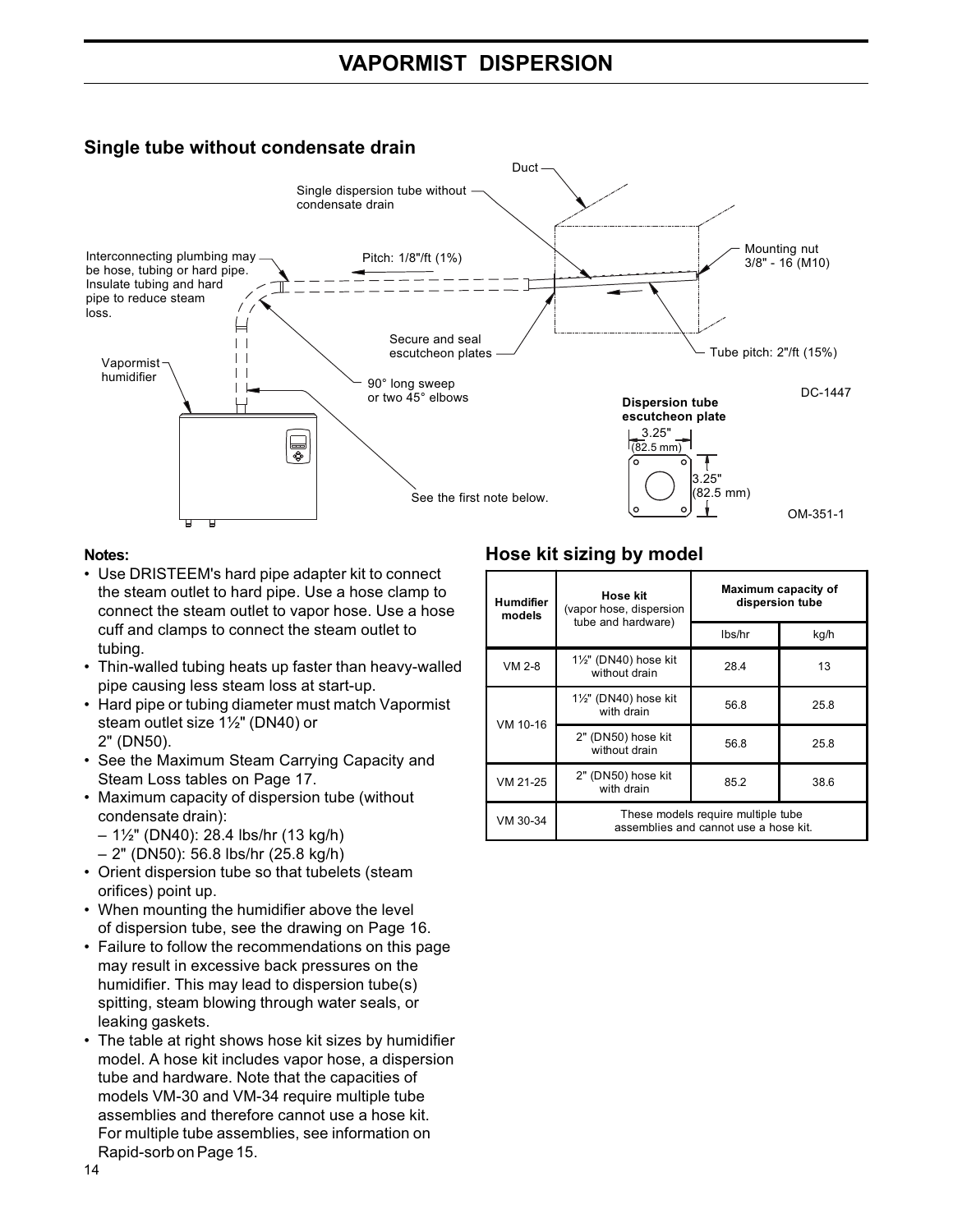# **Single tube with condensate drain**



#### **Escutcheon plates:**



#### **Notes:**

- Use DRISTEEM's hard pipe adapter kit to connect the steam outlet to hard pipe. Use a hose clamp to connect the steam outlet to vapor hose. Use a hose cuff and clamps to connect the steam outlet to tubing.
- Thin-walled tubing heats up faster than heavy-walled pipe causing less steam loss at start-up.
- Hard pipe or tubing diameter must match Vapormist steam outlet size 1½" (DN40) or 2" (DN50).
- See the Maximum Steam Carrying Capacity and Steam Loss tables on Page 17.
- Maximum capacity of dispersion tube with condensate drain:
	- 1½" (DN40): 56.8 lbs/hr (25.8 kg/h)
	- 2" (DN50): 85.2 lbs/hr (38.6 kg/h)
- Orient dispersion tube so that tubelets (steam orifices) point up.
- The dispersion tube must be pitched a minimum of 1/8"/ft (1%) toward the drain when using a condensate drain. Condensate drain tubing must be pitched a minimum of  $\frac{1}{4}$ "/ft (2%) toward the drain.
- When mounting the humidifier above the level of dispersion tube, see the drawing on Page 16.
- Failure to follow the recommendations on this page may result in excessive back pressures on the humidifier. This may lead to dispersion tube(s) spitting, steam blowing through water seals, or leaking gaskets.
- See the Hose Kit Sizing table on the previous page.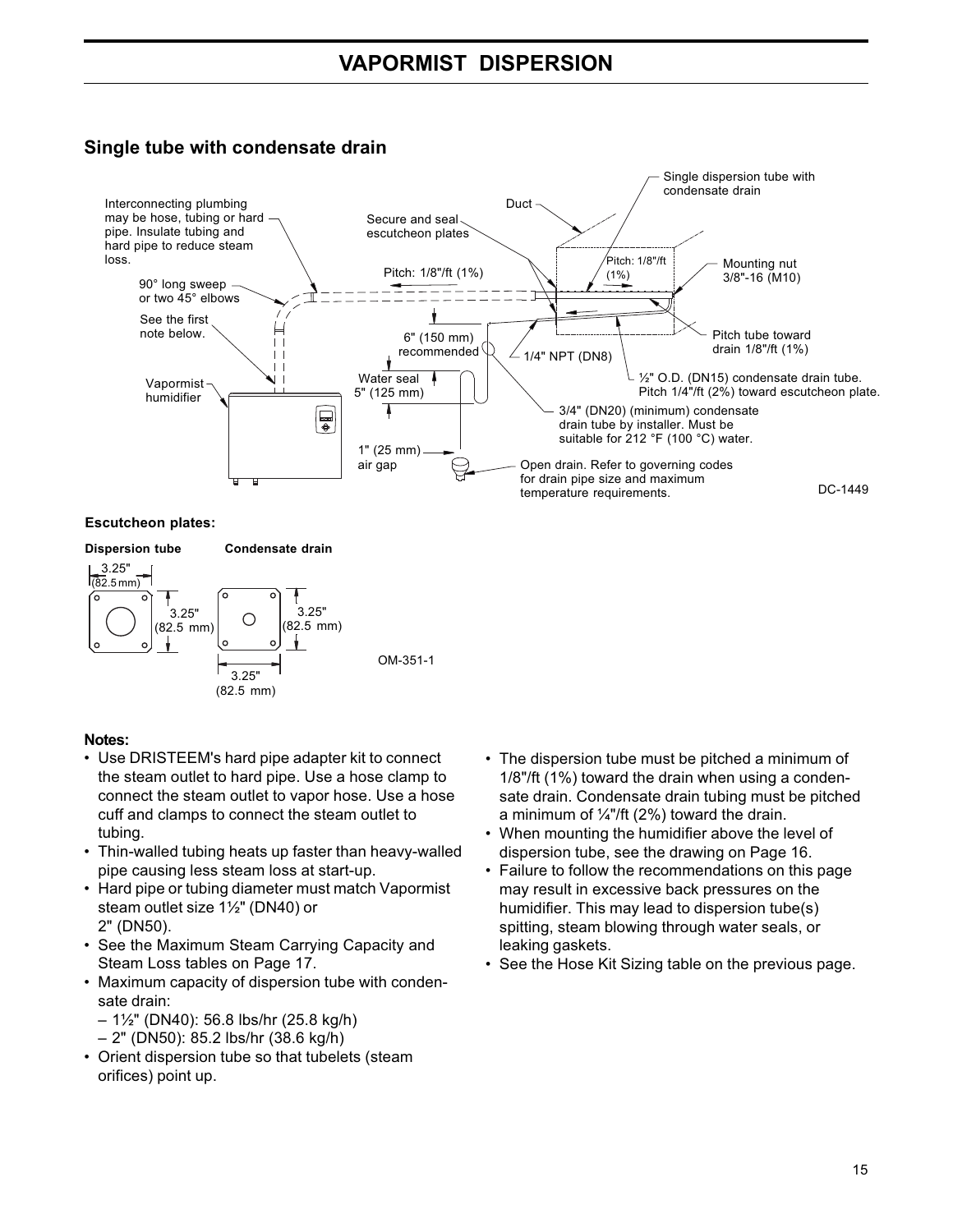# **Rapid-sorb dispersion assembly**



#### **Notes:**

- Use DRISTEEM's hard pipe adapter kit to connect the steam outlet to hard pipe. Use a hose clamp to connect the steam outlet to vapor hose. Use a hose cuff and clamps to connect the steam outlet to tubing.
- Thin-walled tubing heats up faster than heavy-walled pipe causing less steam loss at start-up.
- Hard pipe or tubing diameter must match Vapormist steam outlet size 1½" (DN40) or 2" (DN50).
- See the Maximum Steam Carrying Capacity and Steam Loss tables on Page 17.
- Position dispersion tubes and tubelets perpendicular to airflow.
- Pitch header toward condensate drain.
- Make sure header and tubes are square in the duct, slanting only to allow the pitch of the header.
- Secure header at both ends.
- Dashed lines indicate provided by installer.
- Dispersion tube sizes:
	- $-1\frac{1}{2}$ " (DN40)
	- 2" (DN50)
- When mounting the humidifier above the level of the Rapid-sorb, see the drawing on Page 16.
- Failure to follow the recommendations on this page may result in excessive back pressures on the humidifier. This may lead to dispersion tube(s) spitting, steam blowing through water seals, or leaking gaskets.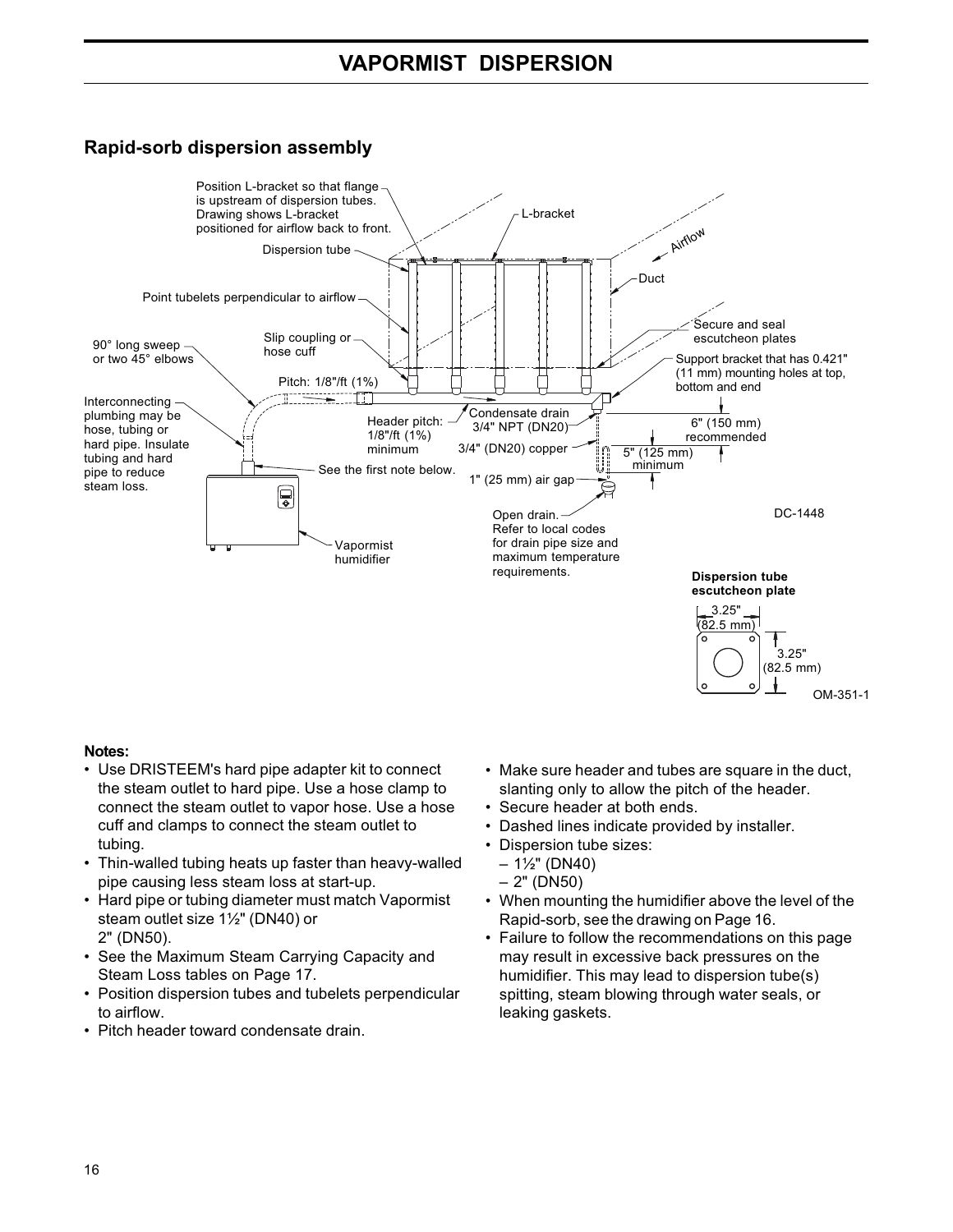#### **Drip tee installation**

Install a drip tee as shown below when the humidifier is mounted higher than the dispersion device, when interconnecting hose or piping needs to go over an obstruction, or when interconnecting piping runs are long. **IMPORTANT:** Vapor hose must be supported to prevent sagging or low spots.



DC-1450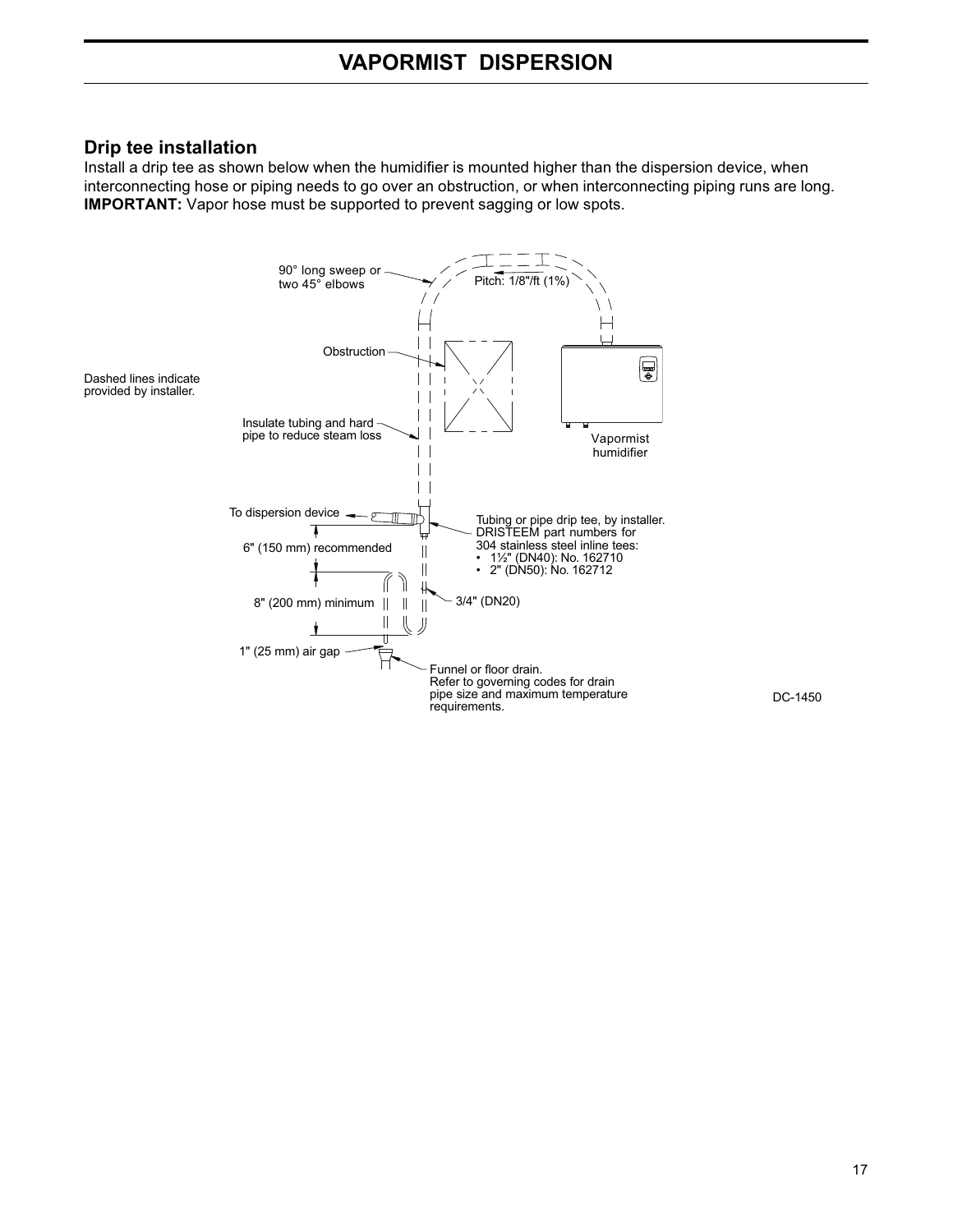#### **Maximum steam carrying capacity and length of interconnecting vapor hose, tubing and pipe\***

| Vapor hose     |           |        |                         |    |                  | Copper or stainless steel tubing<br>and Schedule 40 steel pipe |           |        |      |    |     |                         |  |  |                                          |
|----------------|-----------|--------|-------------------------|----|------------------|----------------------------------------------------------------|-----------|--------|------|----|-----|-------------------------|--|--|------------------------------------------|
|                | Hose I.D. |        | <b>Maximum capacity</b> |    | Maximum length** | Tube or<br>pipe size***                                        |           |        |      |    |     | <b>Maximum capacity</b> |  |  | Maximum<br>developed length <sup>+</sup> |
| inches         | <b>DN</b> | lbs/hr | kg/h                    | ft | m                | inches                                                         | <b>DN</b> | lbs/hr | kg/h | ft | m   |                         |  |  |                                          |
| $1\frac{1}{2}$ | 40        | 150    | 68                      | 10 | 3                | $1\frac{1}{2}$                                                 | 40        | 150    | 68   | 20 | 6.1 |                         |  |  |                                          |
| っ              | 50        | 250    | 113                     | 10 | 3                | 2                                                              | 50        | 220    | 100  | 30 | 9.2 |                         |  |  |                                          |

#### **Notes:**

\* Based on total maximum pressure drop in hose, tubing or piping of 5" wc (1250 Pa)

\*\* Maximum recommended length for vapor hose is 10' (3 m). Longer distances may cause kinking or low spots.

\*\*\* To minimize loss of capacity and efficiency, insulate tubing and piping.

† Developed length equals measured length plus 50% of measured length, to account for pipe fittings.

#### **Steam loss of interconnecting vapor hose, tubing and pipe**

|                    | Nominal hose, tubing<br>or pipe size |           |                     | <b>Steam loss</b> | <b>Insulation thickness</b> |                  |               |               |
|--------------------|--------------------------------------|-----------|---------------------|-------------------|-----------------------------|------------------|---------------|---------------|
| <b>Description</b> |                                      |           | <b>Noninsulated</b> |                   |                             | <b>Insulated</b> |               |               |
|                    | inches                               | <b>DN</b> | lbs/hr/ft           | kg/h/m            | lbs/hr/ft                   | kg/h/m           | <b>inches</b> | <sub>mm</sub> |
| Hose               | 1.5                                  | 40        | 0.15                | 0.22              | N/A                         | N/A              | N/A           | N/A           |
|                    | 2.0                                  | 50        | 0.20                | 0.30              | N/A                         | N/A              | N/A           | N/A           |
|                    | 1.5                                  | 40        | 0.11                | 0.164             | 0.02                        | 0.03             | 2.0           | 50            |
| <b>Tubing</b>      | 2.0                                  | 50        | 0.14                | 0.21              | 0.025                       | 0.037            | 2.0           | 50            |
| Pipe               | 1.5                                  | 40        | 0.22                | 0.33              | 0.02                        | 0.03             | 2.0           | 50            |
|                    | 2.0                                  | 50        | 0.25                | 0.38              | 0.025                       | 0.037            | 2.0           | 50            |

#### **Notes:**

This data is based on an ambient air temperature of 80 °F (27 °C), fiberglass insulation, copper tubing, and Schedule 40 pipe.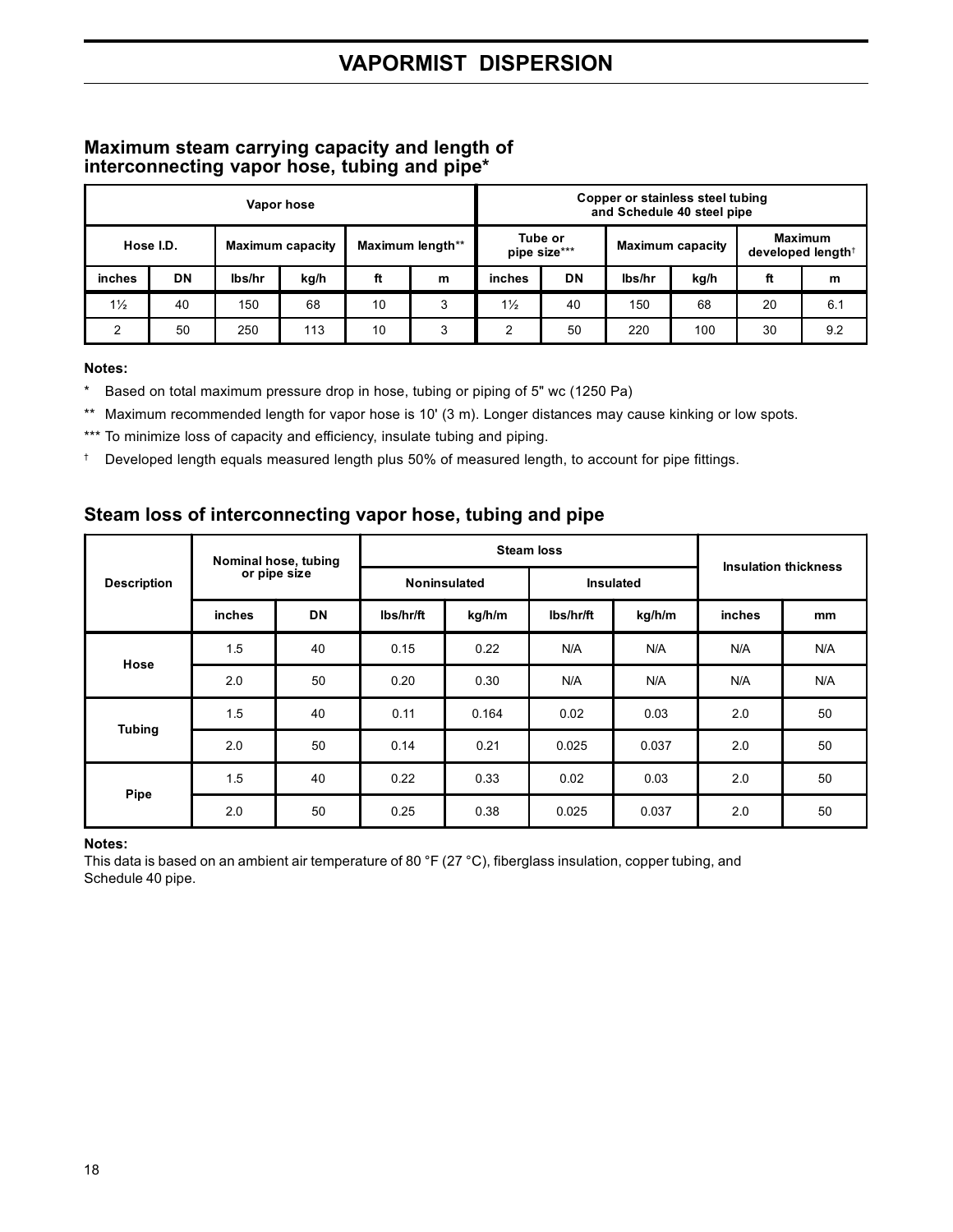# **Introduction**

After the system has been properly installed and connected to both electrical and water supplies, it may be started.

#### **Start-up and checkout procedures Mounting**

Check mounting to verify that the unit is level and securely supported before filling with water.

#### **Piping**

Verify that all piping connections have been completed as recommended and that water pressure is available.

• **Standard makeup water piping (Vapormist models)**

Use cold or hot makeup water. If the water pressure is above 60 psi (415 kPa) and/or water hammer would be objectionable, install a pressure-reducing valve or shock arrester. Even though the Vapormist has an internal 1" (25 mm) air gap, some local codes may require backflow prevention.

**Important:** Minimum water supply pressure is 25 psi (175 kPa).

#### • **DI makeup water piping (Vapormist DI models)**

In this unit the electronic probe control is replaced by float valve control. A float switch provides heater protection in the event of a low-water condition and is common to all DI humidifiers. The wiring diagram is located inside the electrical panel cover.

#### **Electrical**

Verify electrical connections before start-up.

#### **Do not remove the electrical panel cover or heater terminal cover until electrical power is disconnected. Safety first.**

- Verify that all wiring connections have been made in accordance with all local codes and the Vapormist wiring diagram. The external connections diagram will be found in the packet with this manual.
- Verify that all DIN-rail-mounted components are securely fastened to DIN rail.
- Verify that all power terminal screws and lugs are tight from power block to heaters. See the table on Page 21 for torque specifications.
- Verify that all plugs located under the humidifier cover are completely plugged in.

#### **CAUTION: Only qualified electrical personnel should perform start-up procedure.**

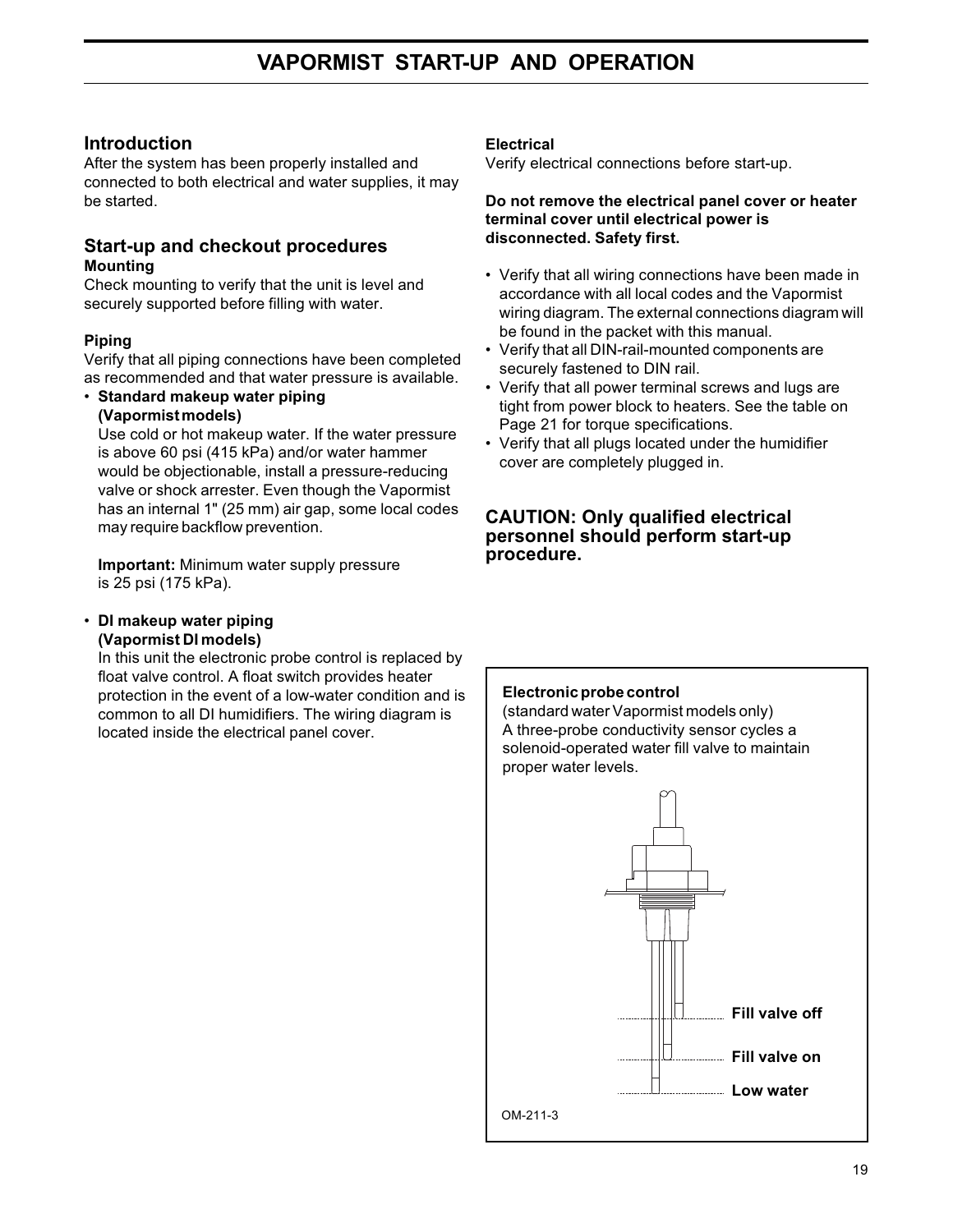# **Vapor-logic® 3 control**

Vapor-logic $_{_3}$  is the standard controller for theVapormist. For more information regarding the operation of the VAPOR-LOGIC<sub>3</sub> microprocessor, see the Vapor-logic<sub>3</sub> Installation, Operation and Maintenance Manual.

#### **Control system start-up/checkout**

- 1. Confirm that proper grounding and an approved earth ground are provided.
- 2. Confirm that the control signal connected to the Vapor-logic $_{_3}$  system is compatible with the Vapor-logic $_{_3}$ program. Identify the Vapor-logic $_{_3}$ program code on the wiring diagram. Refer to the Vapor-logic $_{_3}$ manual to decipher the code using the nomenclature description.
- 3. Confirm all wiring is correct per wiring diagram.
- 4. Confirm J17, J18 and J19 shunt connectors on Vapor-logic $_{_3}$ board are in their correct position per wiring diagram. See the Vapor-logic $_{_3}$ manual for the physical locations.
- 5. Confirm that the keypad is mounted on the Vapormist with modular cable routed away from high voltage circuits and connected to the J2 female connector on the control board.
- 6. Turn on water supply. Confirm drain valve is closed.
- 7. Turn on power. The keypad will display the introduction of Vapor-logic $_{_3}$  and will then enter AUTO mode.
- 8. The system will initiate filling of the tank with water. The keypad will display "Filling" as part of the idle screen information.
- 9. Airflow switch input must be closed.
- 10. High limit humidistat input must be closed or variable air volume (VAV) control system high limit transmitter must be connected.
- 11. Sufficient water in the tank, airflow switch closed, high limit humidistat closed, and a call for humidity will activate the heat output. **If the tank does not contain water and the heat** output is activated by the Vapor-logic, control **system, a serious failure will result. Immediately remove power from the system and verify that all wiring has been completed per the wiring instructions in the manual and the unit wiring diagram.**
- 12. During normal operation, the keypad will display humidifier operating status. See the Vapor-logic $_{_3}$ manual for descriptions to change any of the operating parameters.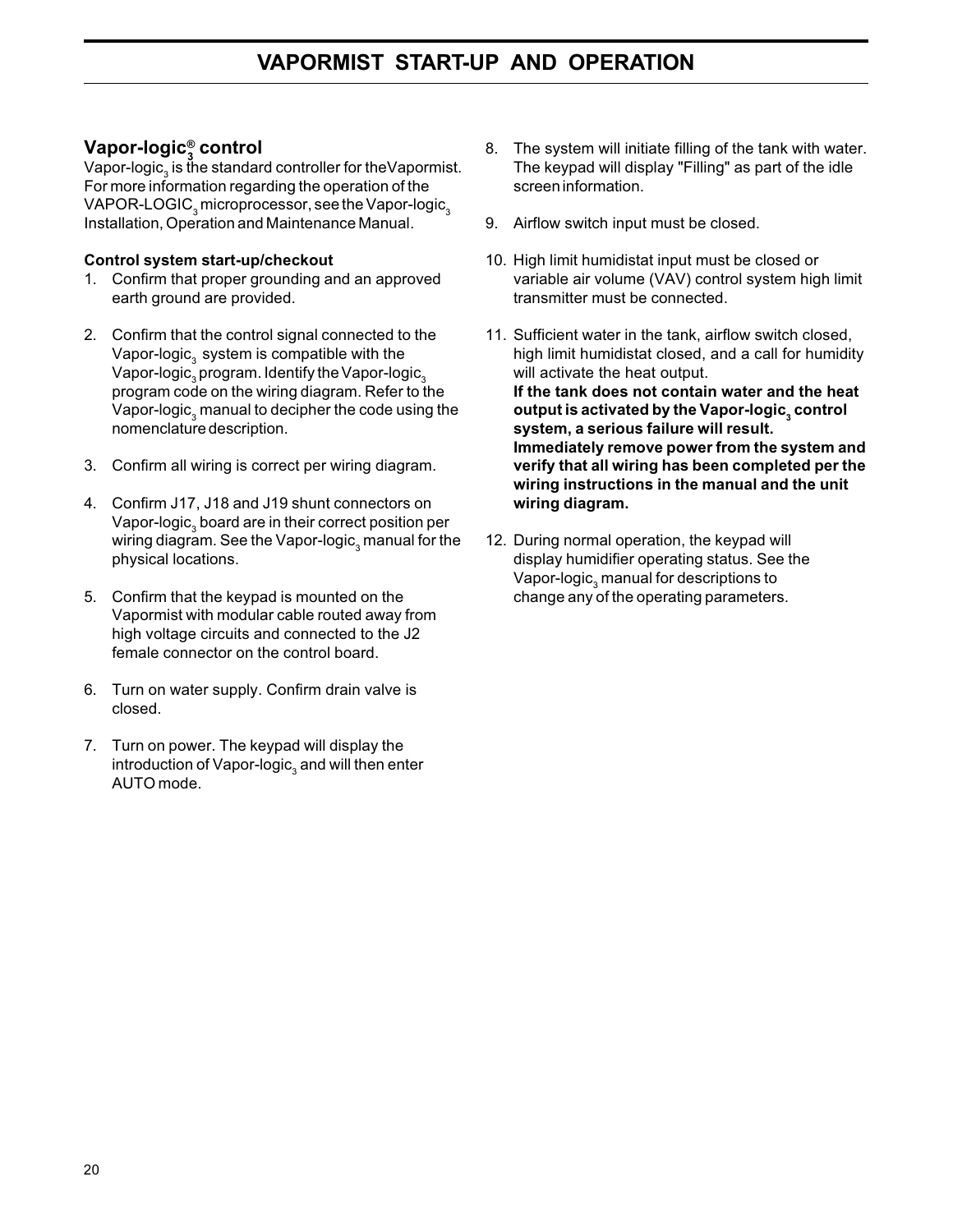# **VAPORMIST MAINTENANCE**

The best way to determine how often your particular system will need maintenance is to remove the cover and inspect it after its first three months of duty. Potable water carries a variety of minerals and other materials in a mix that varies from location to location. This variation in water quality, combined with the hours of operation and duty cycle, will determine your own unique maintenance schedule.

#### **Water quality makes a difference**

- 1. Light to moderately hard water (2 to 10 grains hardness per gallon) requires:
	- Annual cleaning
	- Regular skimming
- 2. High mineral content water (more than 10 grains hardness per gallon) requires:
	- Cleaning frequency determined by use and water quality
	- Regular skimming
	- Periodic drain and flush cycles
- 3. DI/RO water (Vapormist DI models) requires:
	- No regular cleaning (regular inspections are advised)
	- No regular skimming or drain and flush cycles
	- Regular verification that water processing equipment is operating correctly. The presence of chlorides in improperly processed DI water will eventually cause pitting and failure of the tank and its components.
- 4. To dramatically reduce mineral accumulation inside the standard water models, use softened water. (Solids, like silica, are not removed in the softening process.)

#### **Standard water models (Vapormist) Proper skimming, draining and flushing**

- 1. Skimming will remove most water impurities at the surface, ensuring proper surface tension and an even boil. Skimming will remove most entrained contaminants that have not yet precipitated as scale.
- 2. Draining and flushing will remove entrained contaminants and assist in removing precipitated contaminants like scale and silica.

#### **To inspect and service standard water models**

- 1. Remove the evaporating chamber
	- Remove the two fasteners on each side of the cover enclosure (see figure below)
	- Remove the enclosure.
	- **Do not remove the electrical panel cover or heater terminal cover until electrical power is disconnected. Safety first.**
	- If the Vapormist has an SDU mounted directly above it, the SDU cover must be removed before removing the humidifier cover.
	- If the tank is hot, cool it down by moving the valve lever located on the back of the drain valve to the manual open position – the fill valve will eventually open allowing cool water to run through the tank until it is cool enough to handle.
	- Shut off the water supply.
	- Shut off the electrical supply.
	- Allow the tank to completely drain.
	- Disconnect the fill line at the supply side of the fill valve.
	- Disconnect the electrical plugs between the tank components and the back of the electrical panel (includes: power plug, fill plug, drain plug, water level control plug, tank temperature sensor plug and thermal trip plug). **DISCONNECT BY PULLING ON PLUG HOUSING. DO NOT DISCONNECT BY PULLING ON CORD OR WIRES.**
	- Disconnect the drain union on the back left corner of the frame.
	- Disconnect the steam supply hose from the top of the tank.
	- Lift the tank foot above the frame flange and slide the tank assembly forward toremove.

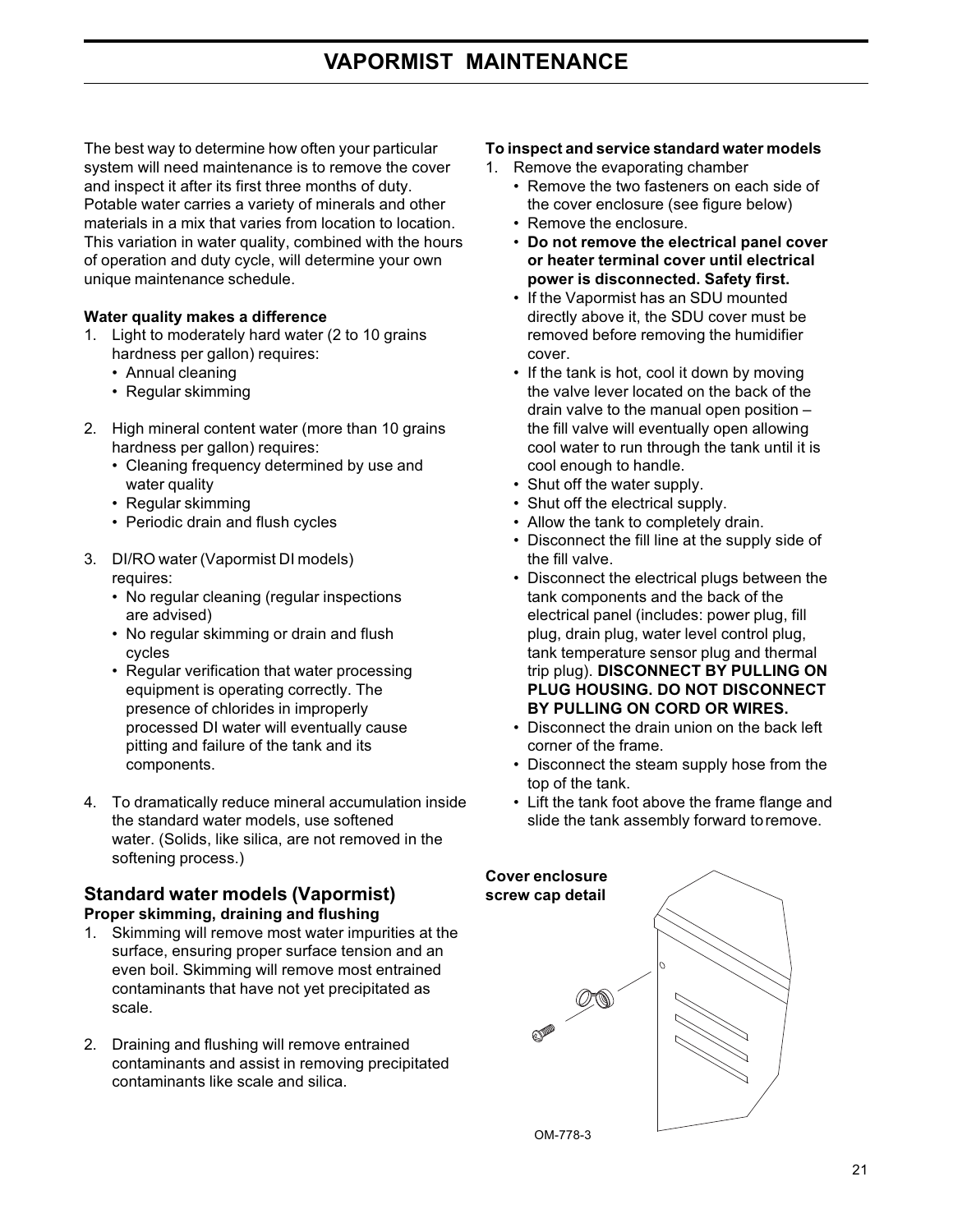#### **Standard water models (Vapormist, continued)**

- 2. Loosen the four cover bolts and remove the cover assembly from the tank.
- 3. Clean the tank interior using a putty knife or similar flat instrument.
- 4. Unplug probe plug assembly. Leave ground wire connected to tank. Unscrew the probe rod assembly and clean the plastic probe housing, ensuring that all passageways are clear. Clean the probe rods using steel wool or a similar mild abrasive material. Inspect the composite plastic probe housing for any signs of cracking, roughness, or deterioration. If found, replace.
- 5. Install the probe and probe plug assembly. Verify ground wire is solidly connected to tank.
- 6. Secure the chamber cover, making sure the cover gasket is seated and the chamber is sealed.
- 7. Re-install the evaporating chamber.
	- Reconnect the fill line.
	- Reconnect the electrical plugs (plugs are color coded).
	- Reconnect the drain union.
	- Reconnect the vapor hose.
- 8. Verify electrical connections.
	- Verify that all DIN rail-mounted components are securely fastened to DIN rail.
	- Verify that all power terminal screws and lugs are tight from power block to heaters. See the table at right for torque specifications.
	- Verify that all plugs located under the humidifier cover are completely plugged in.
- 9. Move the drain valve lever back to the auto position.
- 10. Turn on the water supply.
- 11. Turn on the electrical power.

#### **Off-season shut-down procedure**

- 1. Switch off electrical power.
- 2. Remove enclosure.
- 3. Shut off water supply to makeup valve.
- 4. Drain evaporating chamber, and clean if necessary (see "To inspect and service" on previous page).
- 5. Replace enclosure.
- 6. Leave chamber dry, power off and the water shutoff valve closed until the next humidification season.

|                       |                                           | <b>Torque</b> |           |  |  |  |
|-----------------------|-------------------------------------------|---------------|-----------|--|--|--|
|                       | Screw or lug location                     | inch-lbs      | <b>Nm</b> |  |  |  |
| Power block           |                                           | 16            | 1.8       |  |  |  |
| <b>Contactor</b>      |                                           | 16            | 1.8       |  |  |  |
| Heater                | 8-32 (8.5 mm) nut                         | 20            | 2.2       |  |  |  |
| nut                   | 10-32 (9.5 mm) nut                        | 25            | 2.8       |  |  |  |
|                       | 6 gauge (10 mm <sup>2</sup> ) wire        | 35            | 4.0       |  |  |  |
| Heater<br>wire<br>lug | 8 gauge (6 mm <sup>2</sup> ) wire         | 25            | 2.8       |  |  |  |
|                       | 10-14 gauge $(< 6$ mm <sup>2</sup> ) wire | 20            | 2.2       |  |  |  |

## **Vapormist torque specifications**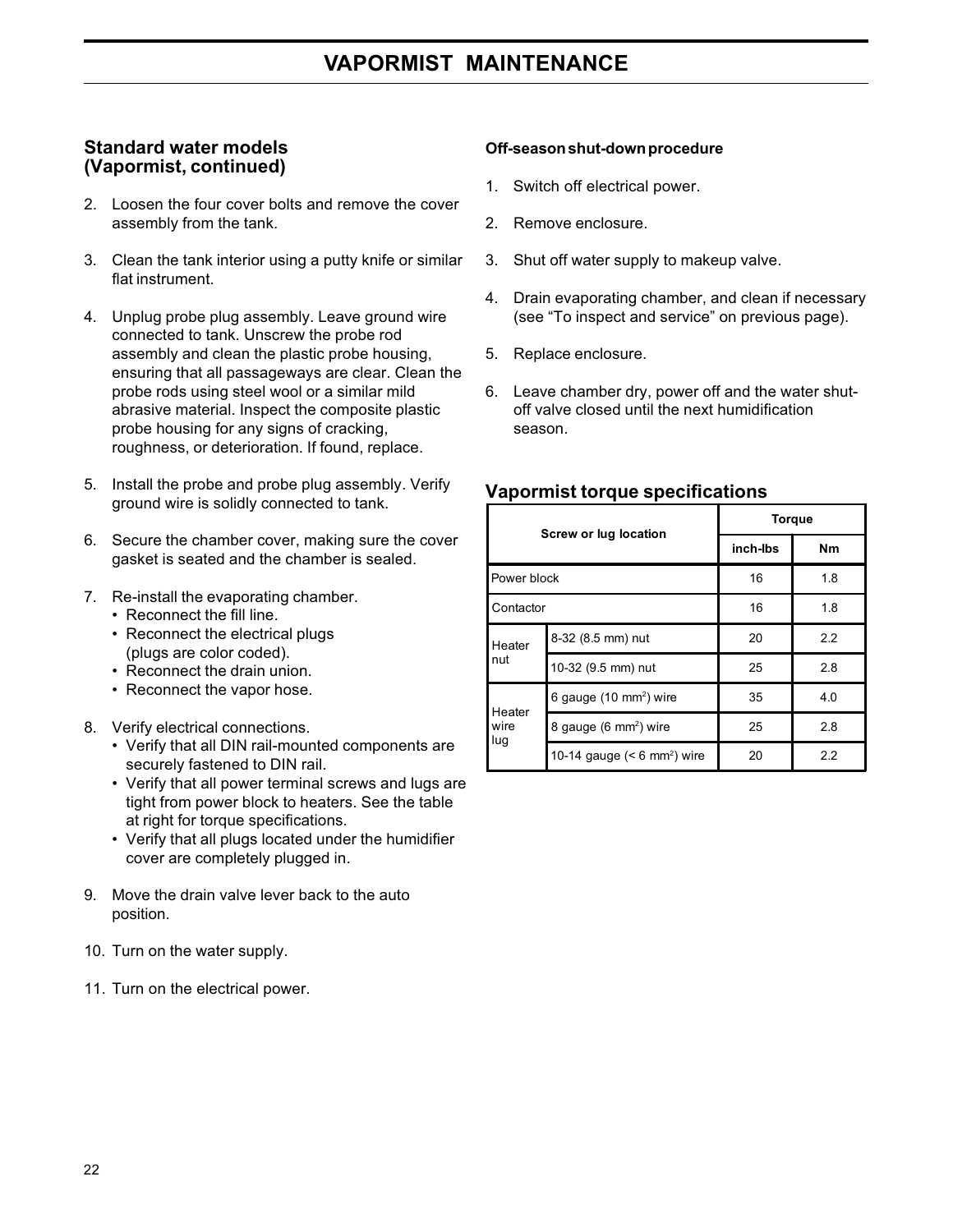## **DI water models (Vapormist® DI)**

The Vapormist DI unit uses DI/RO water. Because these water types are mineral-free, cleaning the evaporating chamber should not be necessary. However, there are some maintenance steps that should be followed to ensure all parts of the unit are in working order

#### **To inspect and service**

- 1. Remove the evaporating chamber.
	- Remove the two fasteners on each side of the cover enclosure.
	- Remove the enclosure.
	- **Do not remove the electrical panel cover or heater terminal cover until electrical power is disconnected. Safety first.**
	- If the Vapormist has a space distribution unit (SDU) mounted directly above it, the SDU cover must be removed before removing the humidifier cover.
	- If the tank is hot, cool it down by opening the manual ball valve on the side of the tank. The float valve will open allowing cool water to run into the tank until it is cool enough to handle.
	- Shut off the water supply.
	- Shut off the electrical supply.
	- Allow the tank to drain completely.
	- Disconnect the fill line at the fill fitting.
	- Disconnect the electrical plugs between the tank components and the back of the electrical panel (includes: power plug, low water switch plug, tank temperature sensor plug and thermal trip plug). **DISCONNECT BY PULLING ON PLUG HOUSING. DO NOT DISCONNECT BY PULLING ON CORD OR WIRES.**
	- Disconnect the drain union on the back left corner of the frame.
	- Disconnect the steam supply hose from the top of the tank.
	- Lift the tank foot above the frame flange and slide the tank assembly forward to remove.
- 2. Loosen the four cover bolts and remove the cover assembly from the tank.
- 3. Inspect the tank interior for debris or pitting.
- 4. Inspect the valve inlet for debris.
- 5. Check the operation of the float valve and the condition of the float seat.
- 6. Check the low water switch to make sure the float slides freely on the stem.
- 7. Secure the chamber cover making sure the cover gasket is seated and the chamber is sealed.
- 8. Reinstall the evaporating chamber.
	- Reconnect the fill line.
	- Reconnect electrical plugs (plugs are color coded).
	- Reconnect drain union.
	- Reconnect vapor hose.
- 9. Verify electrical connections.
	- Verify that all DIN rail-mounted components are securely fastened to DIN rail.
	- Verify that all power terminal screws and lugs are tight from power block to heaters. See the table on Page 21 for torque specifications.
	- Verify that all plugs located under the humidifier cover are completely plugged in.
- 10. Close the drain valve.
- 11. Turn on the water supply.
- 12. Turn on the electrical power.

#### **Off-season shut-down procedure**

- 1. Switch off electric power.
- 2. Remove enclosure.
- 3. Shut off water supply to makeup valve.
- 4. Drain evaporating chamber by opening the drain valve. For units with end-of-season drain, refer to the Vapor-logic $_{3}^{\circ}$ manual.
- 5. Replace enclosure.
- 6. Leave chamber dry, power off, and water shut-off valve closed until the next humidification season.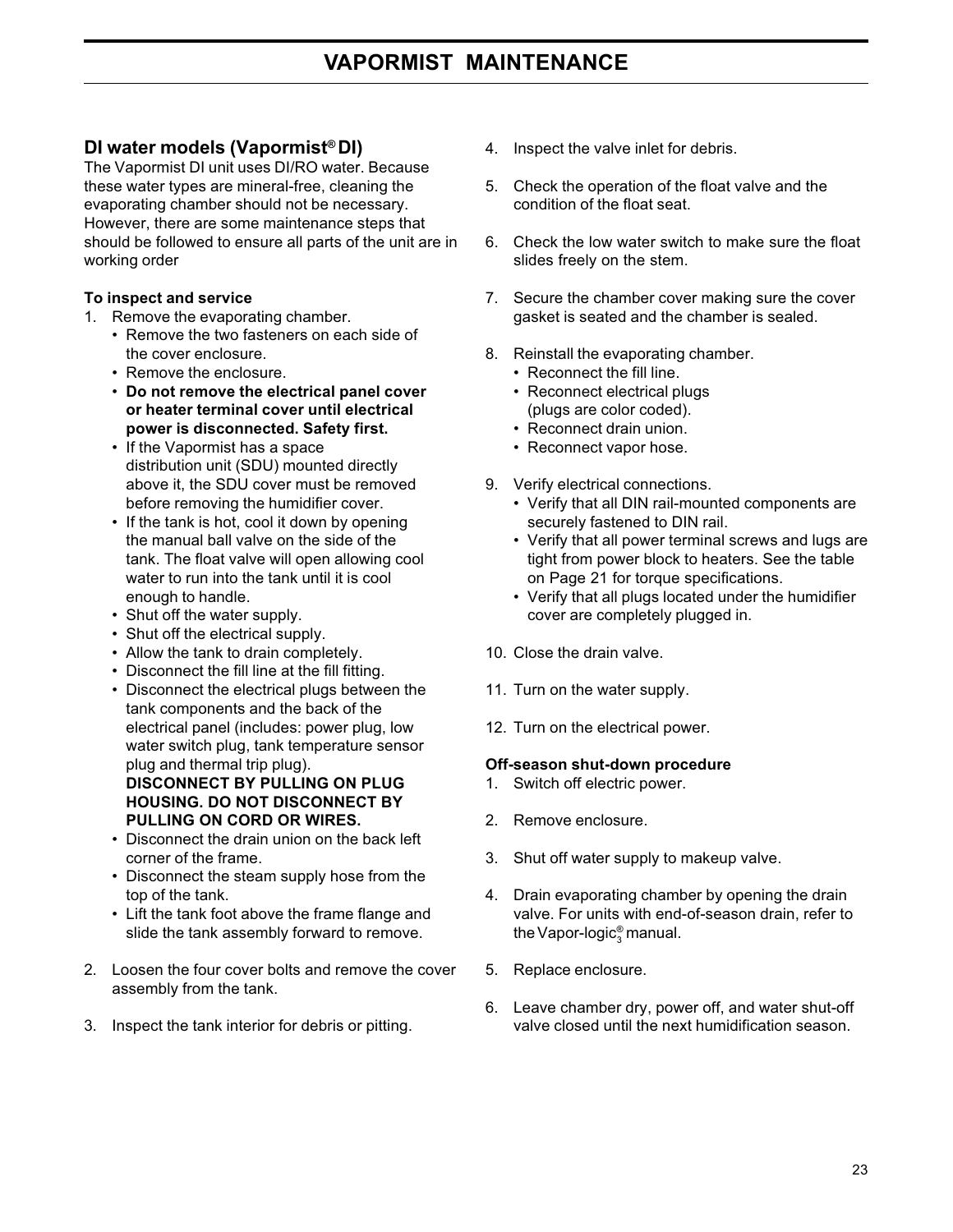# **VAPORMIST TROUBLESHOOTING GUIDE**

# **Troubleshooting guide for standard water models**

| <b>PROBLEM</b>                                  | <b>POSSIBLE CAUSE</b>                              | <b>RECOMMENDED ACTION</b>                                                                                                                                                |  |
|-------------------------------------------------|----------------------------------------------------|--------------------------------------------------------------------------------------------------------------------------------------------------------------------------|--|
| Humidifier does not<br>heat.                    | Incorrect or nonexistent supply voltage<br>to unit | Check main line safety switch.<br>Check main line fuses.<br>Check for proper supply voltage.                                                                             |  |
|                                                 | Incorrect or nonexistent control voltage           | Reset control transformer circuit breaker.<br>Check for 24 VAC control circuit voltage at T-1 and T-2 on the<br>control board.                                           |  |
|                                                 | Humidistat not calling                             | Set humidistat to call. Inspect for faulty humidistat.                                                                                                                   |  |
|                                                 | Safety controls open                               | Check safety controls, airflow switch, and high limit humidistat.                                                                                                        |  |
| Humidifier will not fill.                       | No water pressure at valve                         | Check water supply/shut-off valves.                                                                                                                                      |  |
|                                                 | Faulty water fill valve                            | Check for 24 volts at the fill valve.                                                                                                                                    |  |
|                                                 | Plugged strainer                                   | Check strainer.                                                                                                                                                          |  |
|                                                 | Plugged valve                                      | Check valve.                                                                                                                                                             |  |
|                                                 | Faulty control board                               | Verify control voltage across the fill valve output.                                                                                                                     |  |
| Humidifier does not<br>stop filling.            | Lack of tank to probe electrical<br>continuity     | Water conductivity must be 2 grains/gallon (100 µS/cm) or<br>34.2 mg/l. Add salt to the tank. If this does not solve the<br>problem, consult factory for further advice. |  |
|                                                 | Fill valve stuck open                              | Check valve for foreign matter.                                                                                                                                          |  |
|                                                 | Drain valve not closed                             | Verify that lever on drain valve is in closed position.                                                                                                                  |  |
|                                                 | Fill valve installed backward                      | Check for correct water flow through valve by noting arrow.                                                                                                              |  |
|                                                 | Autodrain mode                                     | Humidifier may be in periodic drain and flush. Check controller<br>display.                                                                                              |  |
| Low output                                      | Electric drain valve not seating                   | Correct the cause of leakage or replace valve.                                                                                                                           |  |
|                                                 | Fill valve stuck open                              | Check valve for foreign matter.                                                                                                                                          |  |
| Unit short-cycles                               | Controller cycle rate set too low                  | Adjust heater cycle time using the VAPOR-LOGIC <sub>3</sub> keypad<br>setup menu. See the VAPOR-LOGIC <sub>3</sub> manual if you need more<br>information.               |  |
| Reduced or no output<br>even though water is at | Heater malfunctioning                              | Verify that proper voltage is being applied to heaters. Check<br>heater amp draw and compare to wiring diagram ratings.                                                  |  |
| the proper level                                | Malfunctioning control system                      | Replace heater contactor if not functioning. Verify auxiliary limit<br>controls (humidistat, airflow proving switch, etc.) and reset,<br>replace or calibrate as needed. |  |

**Note:** Probe rod corrosion or aging probe head material may cause level control system failure. This generally does not occur in the first two years of operation.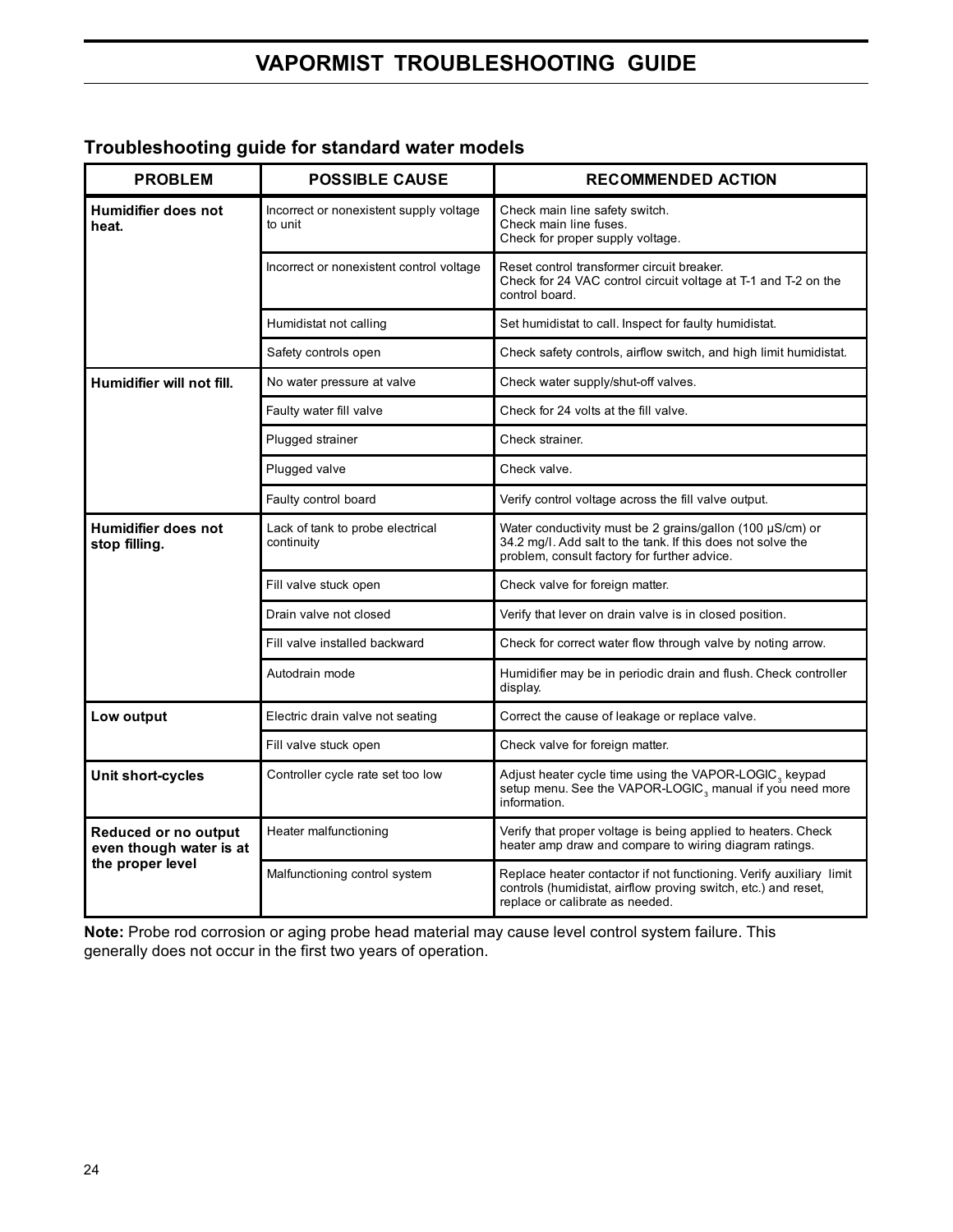# **Troubleshooting guide for DI water models**

| <b>PROBLEM</b>                                                      | <b>POSSIBLE CAUSE</b>         | <b>RECOMMENDED ACTION</b>                                                                                                                                                |  |  |
|---------------------------------------------------------------------|-------------------------------|--------------------------------------------------------------------------------------------------------------------------------------------------------------------------|--|--|
| Humidifier will not                                                 | Control transformer           | Reset control transformer circuit breaker.                                                                                                                               |  |  |
| heat.                                                               | Humidistat is not calling     | Set humidistat to call. Inspect for faulty humidistat.                                                                                                                   |  |  |
|                                                                     | Safety controls open          | Check safety controls, airflow switch, high limit<br>humidistat, etc.                                                                                                    |  |  |
|                                                                     | Low water cutoff              | Check at board 32 and 33. Measure 0 Volts for closed switch.<br>approximately 2.5 Volts for AC open switch.                                                              |  |  |
| Humidifier will not fill.                                           | No water pressure at valve    | Check manual water supply valve for minimum 25 psi<br>(175 kPa) water pressure.                                                                                          |  |  |
|                                                                     | Plugged fill valve            | Check fill valve inlet.                                                                                                                                                  |  |  |
| Humidifier does not<br>stop filling.                                | Open drain valve              | Obstruction in drain valve will not allow complete closure.<br>Clean or replace valve.                                                                                   |  |  |
|                                                                     | Manual drain valve not closed | Close drain valve.                                                                                                                                                       |  |  |
|                                                                     | Fill valve stuck open         | Check for foreign matter in valve, water-logged float, broken<br>float arm, or worn valve stopper.                                                                       |  |  |
| Reduced or no output<br>even though water is<br>at the proper level | Heater malfunctioning         | Verify that proper voltage is being applied to heaters. Check<br>heater amp draw and compare to wiring diagram ratings.                                                  |  |  |
|                                                                     | Malfunctioning control system | Replace heater contactor if not functioning. Verify auxiliary<br>limit controls (humidistat, airflow proving switch, etc.) and<br>reset, replace or calibrate as needed. |  |  |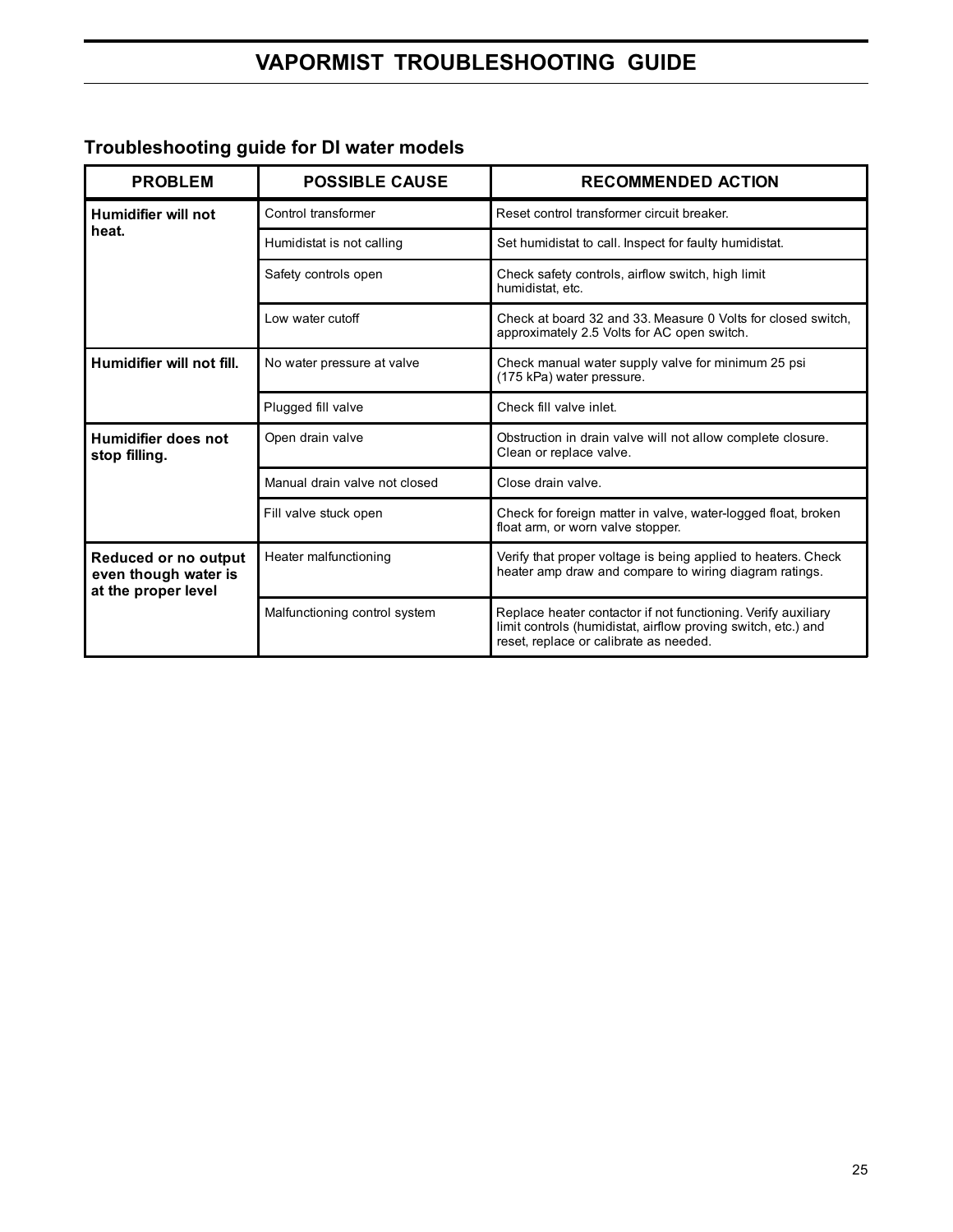# **VAPORMIST REPLACEMENT PARTS**



**Note:** Refer to the tables on the next page for replacement part numbers.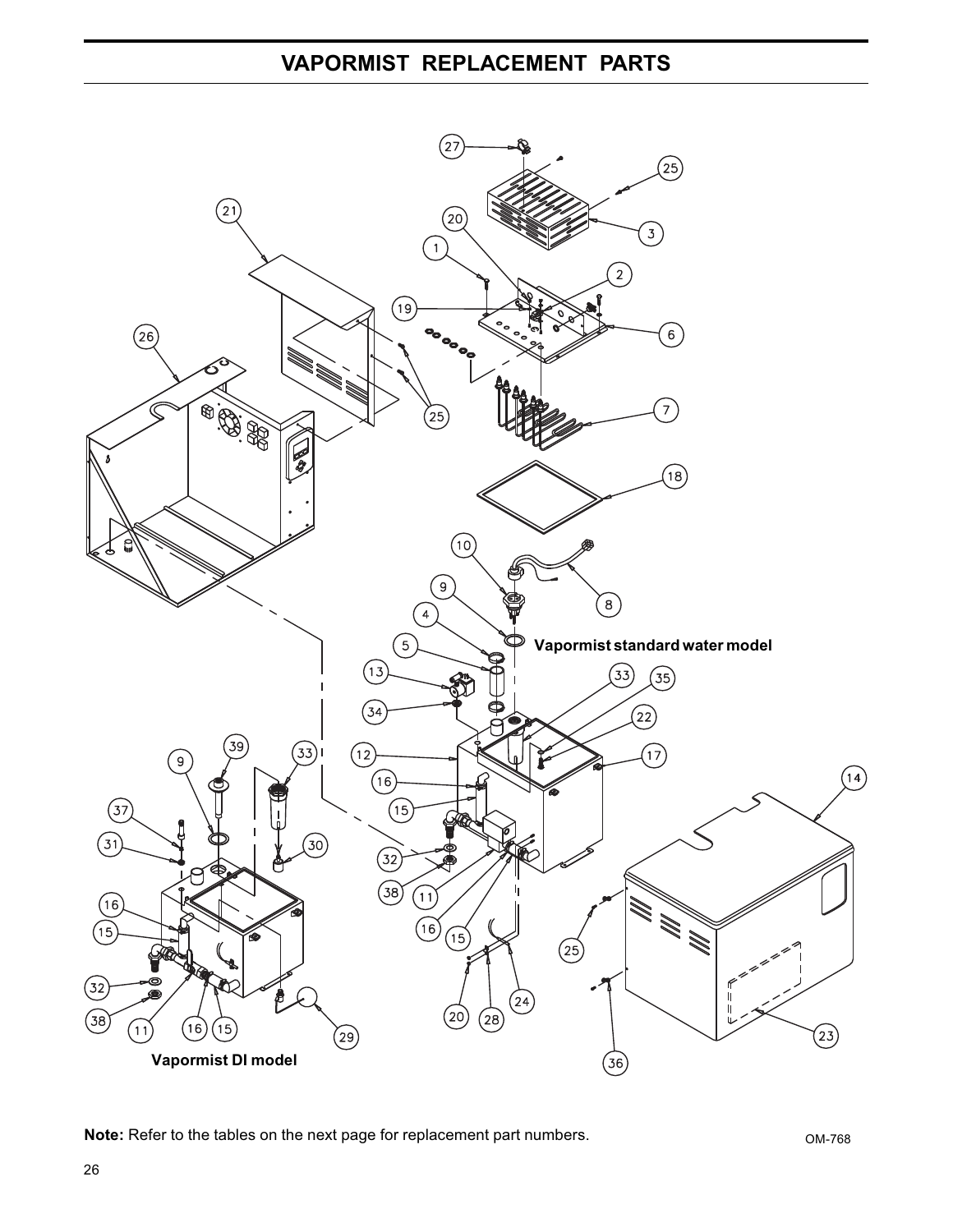# **VAPORMIST REPLACEMENT PARTS**

# **Vapormist replacement parts (refer to the drawing on previous page)**

| No. | <b>Description</b>                                                    | Qty. | Part No.   |
|-----|-----------------------------------------------------------------------|------|------------|
| 1   | Head bolt, large Phillips,<br>$\frac{1}{4}$ - 20 X 1"                 | 4    | 700300-013 |
| 2   | Thermo cut-out                                                        | 1    | 409560-001 |
| 3   | Cover, heater terminal                                                | 1    | ÷          |
| 4   | Hose clamp, 2"                                                        | 2    | 700560-200 |
|     | Hose cuff, 11/2"                                                      | 1    | 305390-*   |
| 5   | Hose cuff. 2"                                                         | 1    | 305391-*   |
| 6   | Cover, tank                                                           | 1    | $\star$    |
| 7   | Heater element                                                        | ÷    |            |
| 8   | Probe assembly with cord<br>and plug                                  | 1    | 406050-100 |
| 9   | Gasket, 2.50" OD x<br>1.90" ID                                        | 1    | 309750-004 |
|     | Probe assembly, VM 2-4                                                | 1    | 406270     |
| 10  | Probe assembly, VM 6-34                                               | 1    | 406275     |
|     | Valve, 3/4" electric, 24V                                             | 1    | 505400-001 |
| 11  | Valve, 1/ <sub>2</sub> " SST ball                                     | 1    | 505000-003 |
|     | Drain, 1/4" NPT E.O.S.,<br>24V solenoid SST w/DIN<br>plug (not shown) | 1    | 505086-003 |
| 12  | Tank weldment                                                         | 1    | $\star$    |
|     | Valve, 1/4" solenoid, 24V<br>w/DIN plug                               | 1    | 505084-001 |
| 13  | Valve, 1/4" SST E.O.S. (not<br>shown)                                 | 1    | 505084-002 |
| 14  | Cabinet enclosure                                                     | 1    | 330001-001 |
| 15  | Hose, ¾" ID                                                           | 2    | 307020-002 |
| 16  | Hose clamp, $\frac{3}{4}$ "                                           | 4    | 700560-075 |
|     | Nut assembly, 1/4-20,<br>VM/VMDI 2-4                                  | 4    | 700650     |
| 17  | Nut assembly, 1/4-20,<br>VM/VMDI 6-34                                 | 2    | 700650     |
| 18  | Cover, tank gasket                                                    | 1    | $\star$    |

| No. | <b>Description</b>                       | Qty. | Part No.   |
|-----|------------------------------------------|------|------------|
| 19  | Washer, No. 8 external<br>tooth, pltd    | 2    | 700200-003 |
| 20  | Nut, 8-32 hex, pltd                      | 6    | 700200-002 |
| 21  | Cover, subpanel                          | 1    | 120277     |
|     | Fill adapter, VM 2-4                     | 1    | 160226-041 |
| 22  | Fill adapter, VM 6-16                    | 1    | 160224-041 |
|     | Fill adapter, VM 21-34                   | 1    | 160224-052 |
| 23  | Panel, insulation                        | 1    | 309845-003 |
| 24  | Sensor, temperature                      | 1    |            |
| 25  | Screw, Phillips head, 8-32<br>x ½"       | 8    | 700170-007 |
| 26  | Frame assembly, chassis                  | 1    | 165541     |
| 27  | Clip, wire harness                       | 1    | 405892-001 |
| 28  | Clip, temperature sensor                 | 1    | 408251     |
| 29  | Valve assembly, float                    | 1    | 505310     |
| 30  | Switch, float, 1/8" NPT                  | 1    | 408420-002 |
| 31  | Ring, seal, 1/4"-18 NPT                  | 1    | 306365     |
| 32  | Gasket, bulkhead, 1.60<br>OD X 1.15 ID   | 1    | 309750-005 |
| 33  | Probe housing, nylon, VM                 | 1    | 308500     |
| 34  | Nut, VM heater .475                      | 1    | 409601-001 |
| 35  | O-ring, 5/8" EPDM No. 016                | 1    | 300400-009 |
| 36  | Cap, black                               | 4    | 409593-002 |
| 37  | DI orifice, VM/VMDI 2-16                 | 1    | 160229-041 |
|     | DI orifice, VM/VMDI 21-34                | 1    | 160229-052 |
| 38  | <b>Bulkhead nut</b>                      | 1    | 162721-002 |
|     | Tube weld, low water,<br>short, VMDI 2-4 | 1    | 167787     |
| 39  | Tube weld, low water,<br>long, VMDI 6-34 | 1    | 167788     |

\* Specify humidifier model and serial numbers when ordering. **Contact your DRISTEEM representative to order parts.**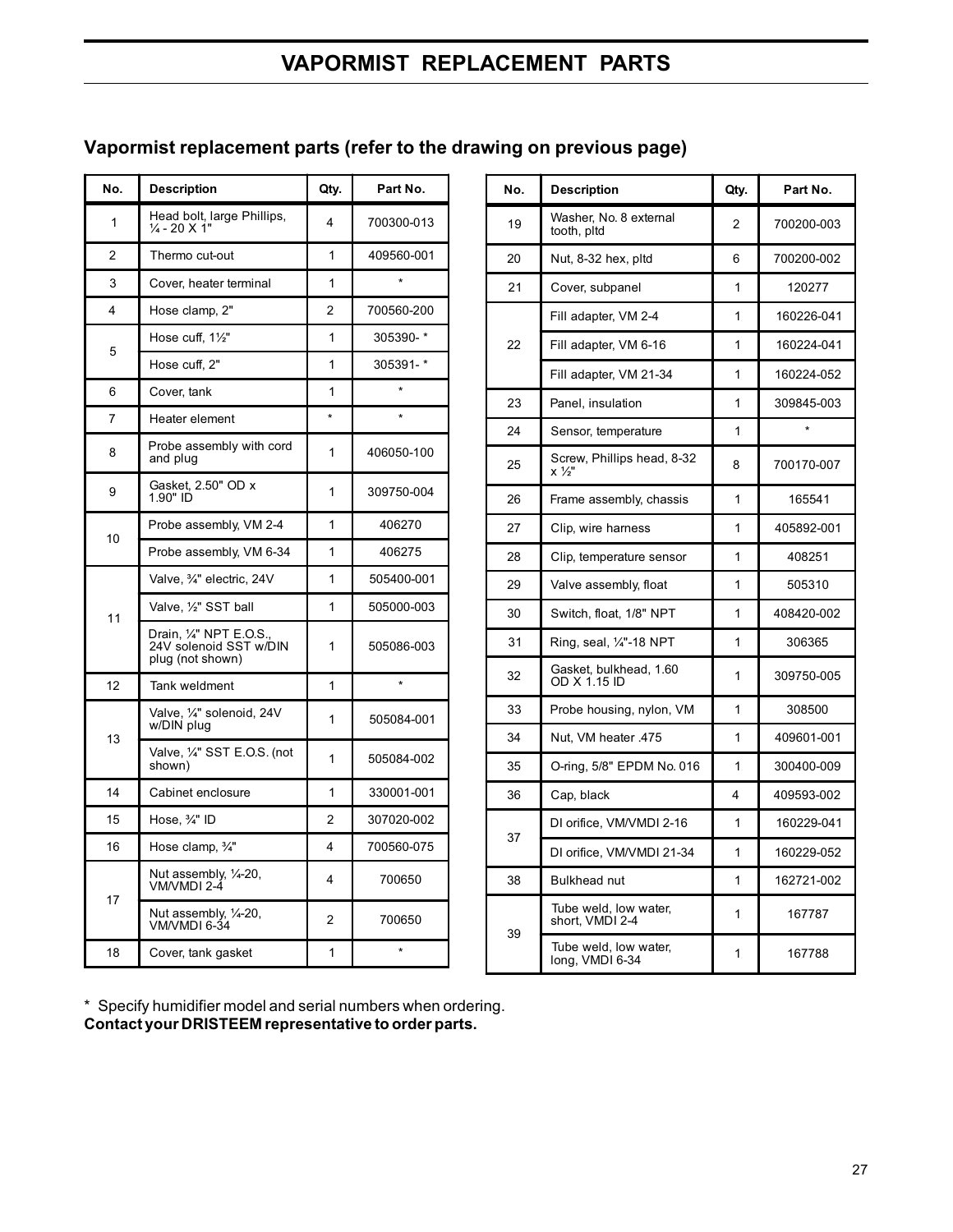

# **Space Distribution Unit, external absorption (SDU-E)**

| No. | <b>Description</b>                           | Qty. | Part. No.  |
|-----|----------------------------------------------|------|------------|
| 1   | Shroud                                       |      | 330001-003 |
| 2   | Blower, SDU99 external assembly              |      | $\star$    |
| 3   | Switch, airflow                              |      | 406190     |
| 4   | Screw, 8-32 x 1/2" PHMS Philips              | 4    | 700170-007 |
| 5   | Nut retainer, 8-32                           | 4    | 409593-001 |
| 6   | Cap, black                                   | 4    | 409593-002 |
| 7   | Dispersion chamber for SDU with 11/2" outlet | 1    | 160445-001 |
|     | Dispersion chamber for SDU with 2" outlet    | 1    | 160445-002 |

\* This is an assembly of multiple parts.

**Contact your DRISTEEM representative to order parts.**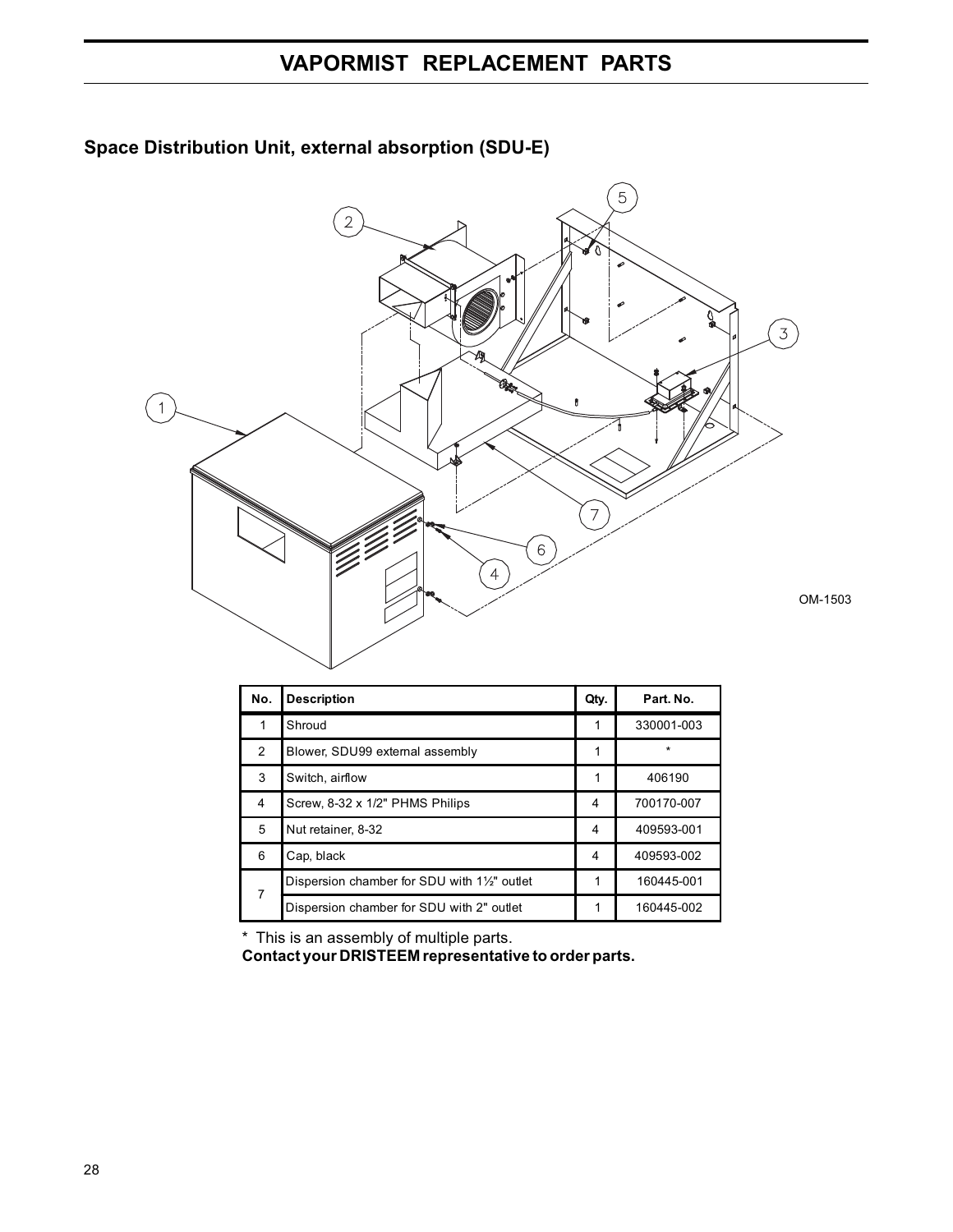

# **Space Distribution Unit, internal absorption (SDU-I)**



| No. | <b>Description</b>               | Qty. | Part. No.  |
|-----|----------------------------------|------|------------|
|     | Shroud                           |      | 330001-002 |
| 2   | Blower, SDU99 external assembly  |      | $\star$    |
| 3   | Switch, airflow                  |      | 406190     |
| 4   | Screw, 8-32 x 1/2" PHMS Philips  | 6    | 700170-007 |
| 5   | Nut retainer, 8-32               | 6    | 409593-001 |
| 6   | Cap, black                       | 6    | 409593-002 |
| 7   | Tubelet, 0.375" x 0.375", molded | 44   | 310280-006 |

\* This is an assembly of multiple parts.

**Contact your DRISTEEM representative to order parts.**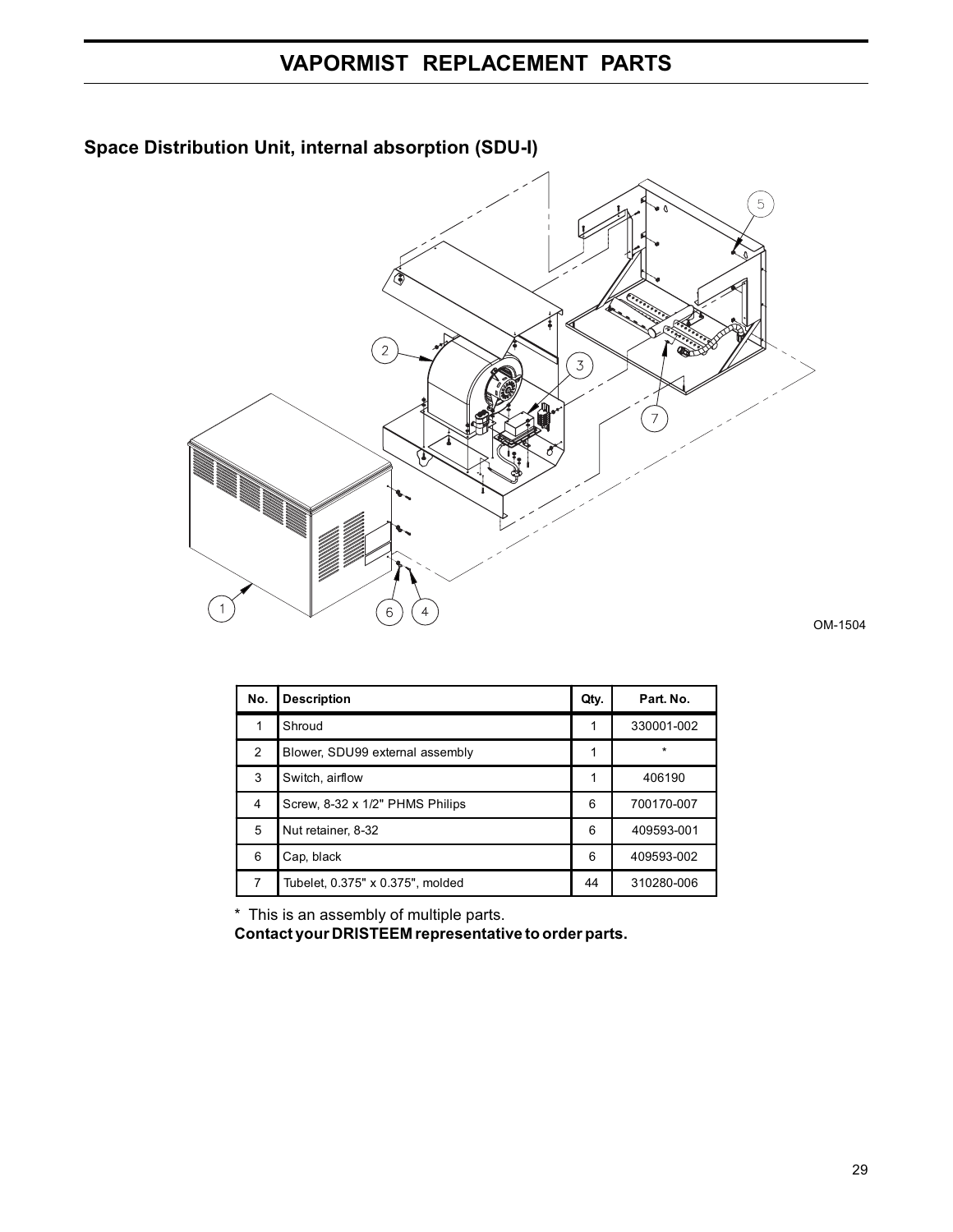# **VAPORMIST REPLACEMENT PARTS**

# **Vapormist subpanel with SSR**



OM-213-4

| No.            | <b>Description</b>            | Qty.           | Part. No.   |
|----------------|-------------------------------|----------------|-------------|
| 1              | Subpanel, VM99 barrier        | 1              | 120801      |
| $\overline{2}$ | DIN rail, 8" long             | 1              | 167765-008  |
|                | DIN rail, 10.75" long         | 1              | 167765-0107 |
| 3              | Lug wire                      | $\overline{2}$ | 409250-003  |
| 4              | Ground lug, medium            | $\overline{2}$ | 409250-018  |
| 5              | Block, DIN rail terminal end  | 3              | 408252-006  |
| 6              | Transformer 120/208/240/480 V | 1              | 408965-001  |
|                | Transformer 600 V             | 1              | 408986      |
| 7              | Wire channel, 1" x 1"         | 12.5"          | 408999-001  |
|                | Wire channel cover            | 12.5"          | 408999-002  |
| 8              | Contactor, 32 A               | 1              | 407001-020  |
|                | Contactor, 60 A               | 1              | 407001-021  |

No. Description **Qty. Part. No.** 9 Main board, VL-3 1 408490-001 10 Display board, VL-3 1 408490-002 11 Plug, 4-prong female 4 409585-008 12 Terminal block, 3-pole 1 408300-002 13 Fan, cooling 1 408667-001 14 Housing, 75 Amp white connector 4 409585-001 15 Plate, plug retainer 12 409585-009 16 SSR, 480 V, 50 Amp, 1-pole \* 408677-002 SSR, 480 V, 50 Amp, 2-pole \* 408677-003 SSR, 600 V, 2-pole \* 408677-004 SSR, 480 V, 60 Amp, 1-pole  $\begin{array}{|c|c|c|c|c|c|c|c|c|} \hline \end{array}$  \* 408677-005

30 \* Refer to model for correct selection and quantity. **Contact your DRISTEEM representative to order parts.**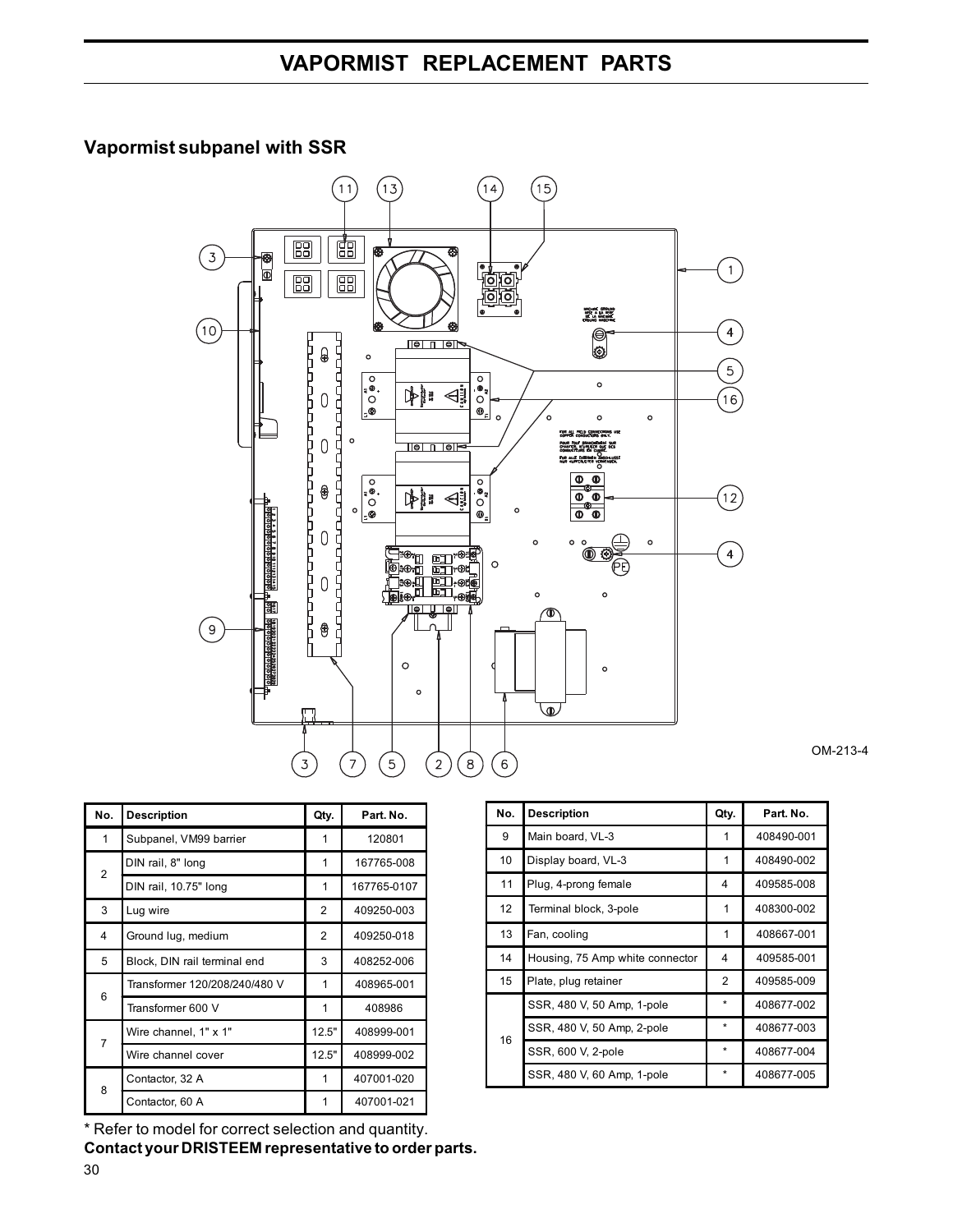# **VAPORMIST REPLACEMENT PARTS**



| No.            | <b>Description</b>                | Qty.           | Part No.   |
|----------------|-----------------------------------|----------------|------------|
| $\mathbf{1}$   | Subpanel, VM99 barrier            | 1              | 120801     |
| $\overline{2}$ | DIN rail, 8" long                 | 1              | 167765-008 |
| 3              | Lug, wire                         | $\overline{2}$ | 409250-003 |
| 4              | Ground lug, medium                | $\overline{2}$ | 409250-018 |
| 5              | Block, DIN rail terminal end      | $\overline{2}$ | 408252-006 |
| 6              | Transformer, 120/208/240/480 V    | 1              | 408965-001 |
|                | Transformer, 600 V                | 1              | 408986     |
|                | Transformer, 240/480 V, 300 VA    | 1              | 408991     |
| $\overline{7}$ | Transformer, 230/460/575 V, 300VA | 1              | 408992     |
|                | Transformer 480 V, 500 VA         | 1              | 408996-008 |
|                | Transformer, 600 V, 500 VA        | 1              | 408996-009 |
| 8              | Plug, 4-prong female              | 4              | 409585-008 |
| 9              | Terminal block, 3-pole            | 1              | 408300-002 |
|                | Terminal block, 4-pole            | 1              | 408300-003 |
| 10             | Fan, cooling                      | 1              | 408677-001 |
| 11             | Housing, 75 Amp white connector   | 4              | 409585-001 |
| 12             | Plate, plug retainer              | 2              | 409585-009 |

**Contact your DRISTEEM representative to order parts.**

| No. | <b>Description</b>             | Qty.           | Part No.   |
|-----|--------------------------------|----------------|------------|
| 13  | Main board, VL3                | 1              | 408490-001 |
|     |                                |                |            |
| 14  | Display board, VL3             | 1              | 408490-002 |
| 15  | Terminal, DIN rail mount       | 8              | 408252-001 |
| 16  | Terminal, ground               | 1              | 408252-010 |
| 17  | End cap, DIN rail mount        | 1              | 408252-005 |
| 18  | Jumper, marathon terminal      | $\overline{2}$ | 408252-008 |
| 19  | Relay, 24V DPDT finder         | 1              | 407900-016 |
| 20  | Relay socket                   | 1              | 407900-011 |
| 21  | Circuit breaker, 1.6 A, 1-pole | $\star$        | 406775-001 |
|     | Circuit breaker, 4 A, 1-pole   | $\star$        | 406775-002 |
|     | Circuit breaker, 1.5 A, 1-pole | $\star$        | 406775-003 |
| 22  | Contactor, 60 A                | 1              | 407001-021 |
|     | Contactor, 32 A                | 1              | 407001-020 |
| 23  | Channel, wire cover            | 8"             | 408999-002 |
|     | Channel, wire                  | 8"             | 408999-001 |
| 24  | Channel, wire cover            | 12.5"          | 408999-002 |
|     | Channel, wire                  | 12.5"          | 408999-001 |

\* Refer to model for correct selection and quantity.

OM-1506